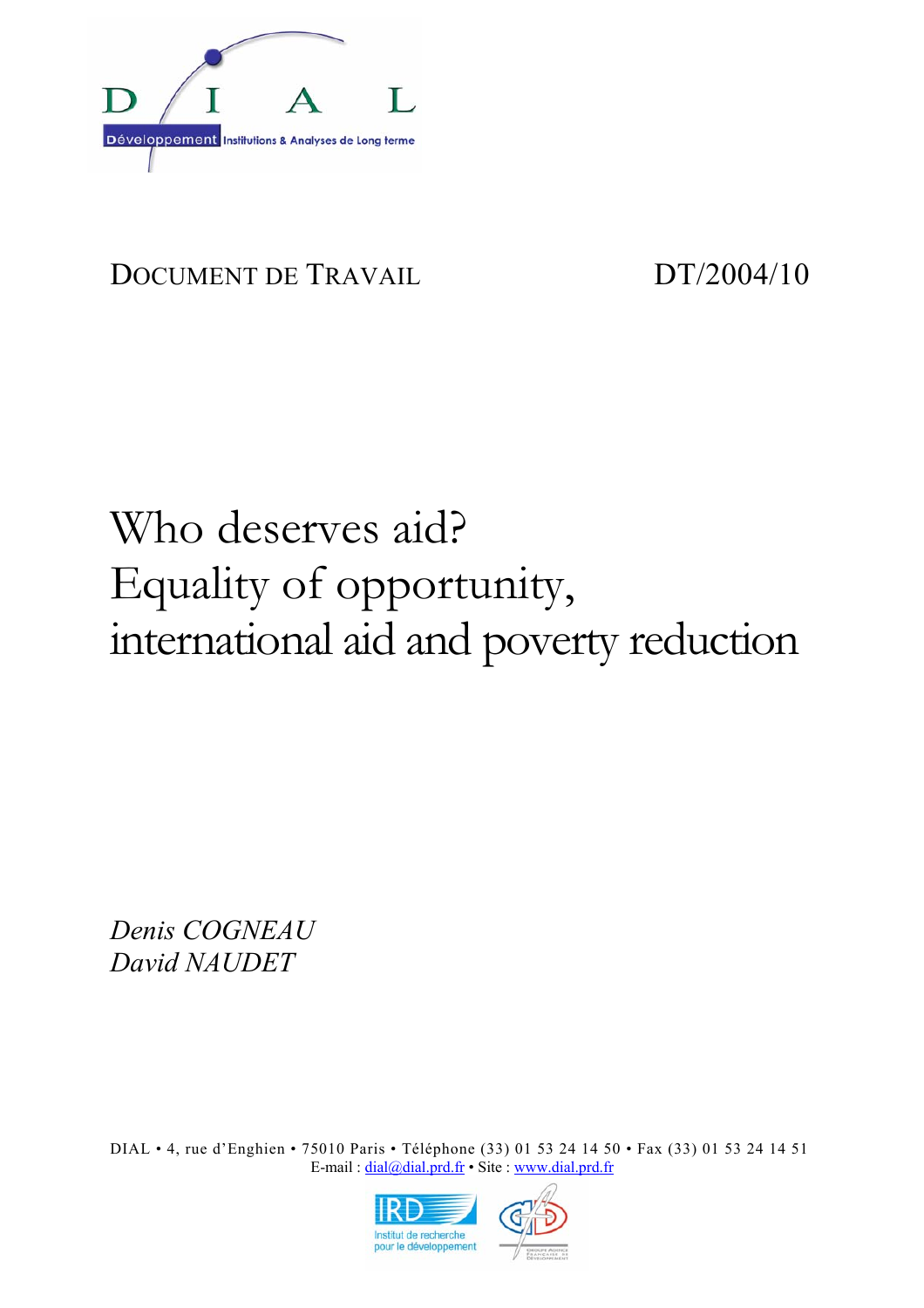#### **WHO DESERVES AID? EQUALITY OF OPPORTUNITY, INTERNATIONAL AID AND POVERTY REDUCTION**

Denis Cogneau DIAL - UR CIPRÉ de l'IRD cogneau@dial.prd.fr

Jean-David Naudet AFD, Département de la Recherche naudetjd@afd.fr

#### **Document de travail DIAL / Unité de Recherche CIPRÉ** Novembre 2004

#### **ABSTRACT**

We build and implement a normative procedure to allocate international aid based on equality of opportunity concerning the risk of poverty. This is an alternative to Collier and Dollar's proposal (2001) which stresses the impact of aid on worldwide poverty reduction. The big problem with their approach, as regards distributive justice, is that it leaves very great inequality in poverty risk between inhabitants of countries with widely varying structural disadvantages. We draw on post-welfarist theories of social justice, especially those of John Roemer. However our proposal is very different to that of Llavador and Roemer (2001), which has serious methodological errors and reaches contradictory conclusions. Our proposed allocations, like those of Collier and Dollar, differ from current aid allocation by giving more to the poorest countries. Apart from this agreement, our equality of opportunity principle takes account of structural disadvantages to growth rather than quality of past policies. Our kind of allocation shares out poverty risks much more fairly among the world's population, while reducing global poverty almost as effectively as Collier and Dollar's.

**Keywords:** International aid, Equality of Opportunity, Poverty Reduction

#### **RÉSUMÉ**

Nous élaborons et mettons en œuvre une procédure normative d'allocation de l'aide internationale entre les pays, fondée sur le principe de l'égalité des chances vis-à-vis du risque de pauvreté. Cette procédure constitue une alternative à celle de Collier et Dollar (2001) qui maximise l'impact de l'aide sur la réduction de la pauvreté dans le monde. Du point de vue de la justice distributive, l'allocation de Collier et Dollar présente en effet l'inconvénient majeur de laisser subsister de très larges inégalités de risques de pauvreté entre des individus vivant dans des pays dont les handicaps structurels sont très différents. Notre travail s'inspire des théories « post-welfaristes » de la justice sociale, et en particulier de l'approche de John Roemer. Il fait toutefois une proposition très différente de celle de Llavador et Roemer (2001) qui comporte d'importants défauts de méthode et aboutit selon nous à des résultats contradictoires. Comme les allocations préconisées par Collier et Dollar, les solutions proposées ici diffèrent de la répartition actuelle de l'aide dans le sens où elles privilégient les pays les plus pauvres. Au-delà de ce résultat commun, le principe d'égalité des chances que nous mettons en avant conduit à prendre en compte les handicaps structurels de croissance plutôt que la qualité des politiques passées. Enfin, le type d'allocation que nous proposons égalise beaucoup mieux les risques de pauvreté entre les citoyens du monde, tout en réduisant presque aussi efficacement la pauvreté mondiale que l'allocation de Collier et Dollar.

**Mots-clefs:** Aide internationale, Egalité des chances, réduction de la pauvreté

#### **JEL Codes : F35, I30, D63, O19, O40**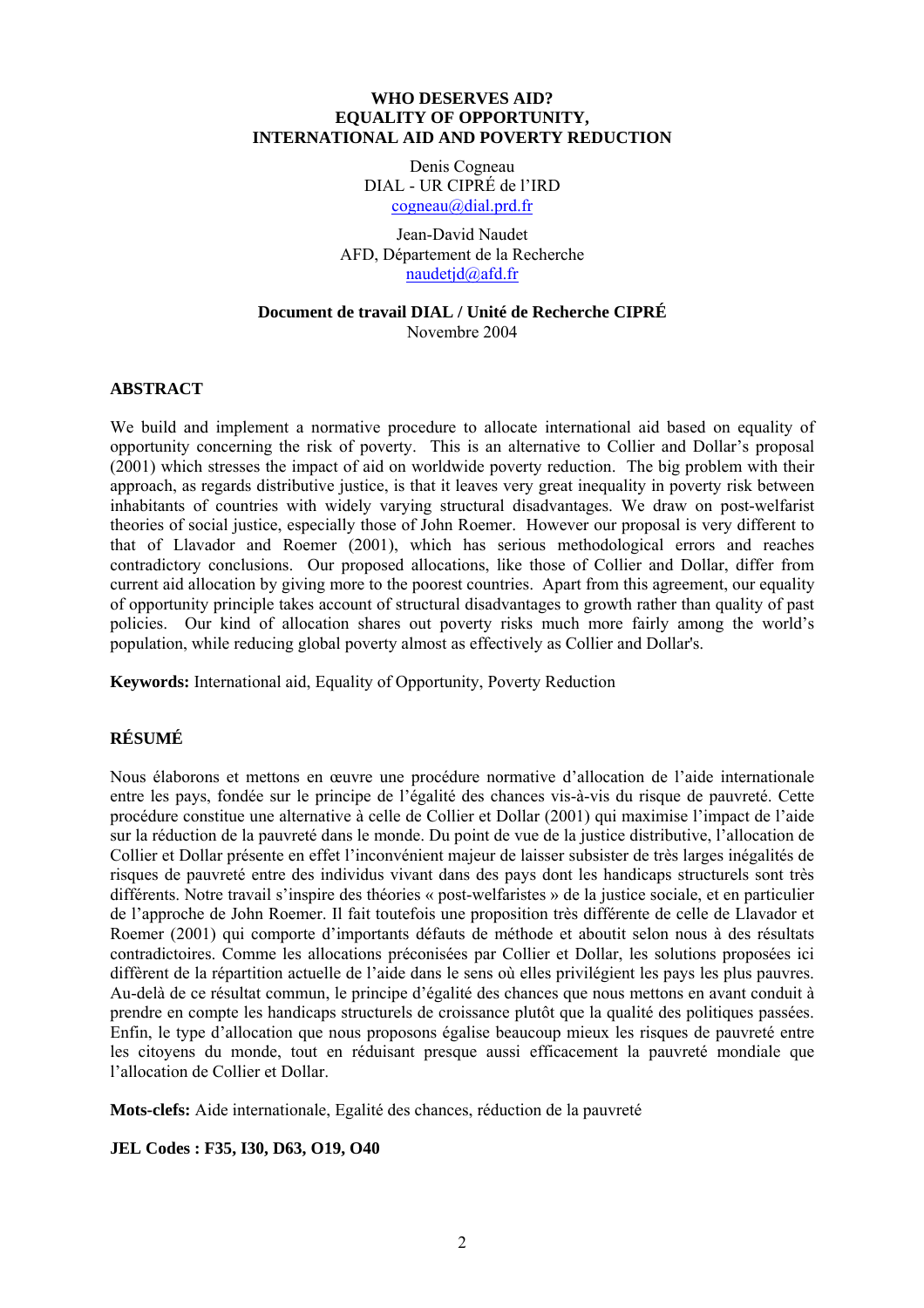## **Contents**

| 1.          | AID ALLOCATION AND DISTRIBUTIVE JUSTICE: TWO SEPARATE ISSUES  4                         |  |
|-------------|-----------------------------------------------------------------------------------------|--|
| 1.1.        |                                                                                         |  |
| 1.2.        |                                                                                         |  |
| 1.3.        |                                                                                         |  |
| 1.4.        |                                                                                         |  |
|             |                                                                                         |  |
| 2.          | AID ALLOCATION THAT PROVIDES EQUAL OPPORTUNITIES  11                                    |  |
| 2.1.        |                                                                                         |  |
| 2.2.        |                                                                                         |  |
|             |                                                                                         |  |
|             |                                                                                         |  |
|             |                                                                                         |  |
| 2.3.        |                                                                                         |  |
|             |                                                                                         |  |
|             |                                                                                         |  |
|             |                                                                                         |  |
|             |                                                                                         |  |
|             |                                                                                         |  |
|             |                                                                                         |  |
|             | <b>List of tables</b>                                                                   |  |
| Table $l$ : |                                                                                         |  |
| Table $2$ : |                                                                                         |  |
| Table $3$ : | Correlation between aid allocations and with the variables of disadvantage and apparent |  |
| Table 4:    |                                                                                         |  |
| Table $5$ : |                                                                                         |  |
| Table 6:    |                                                                                         |  |
|             |                                                                                         |  |
|             |                                                                                         |  |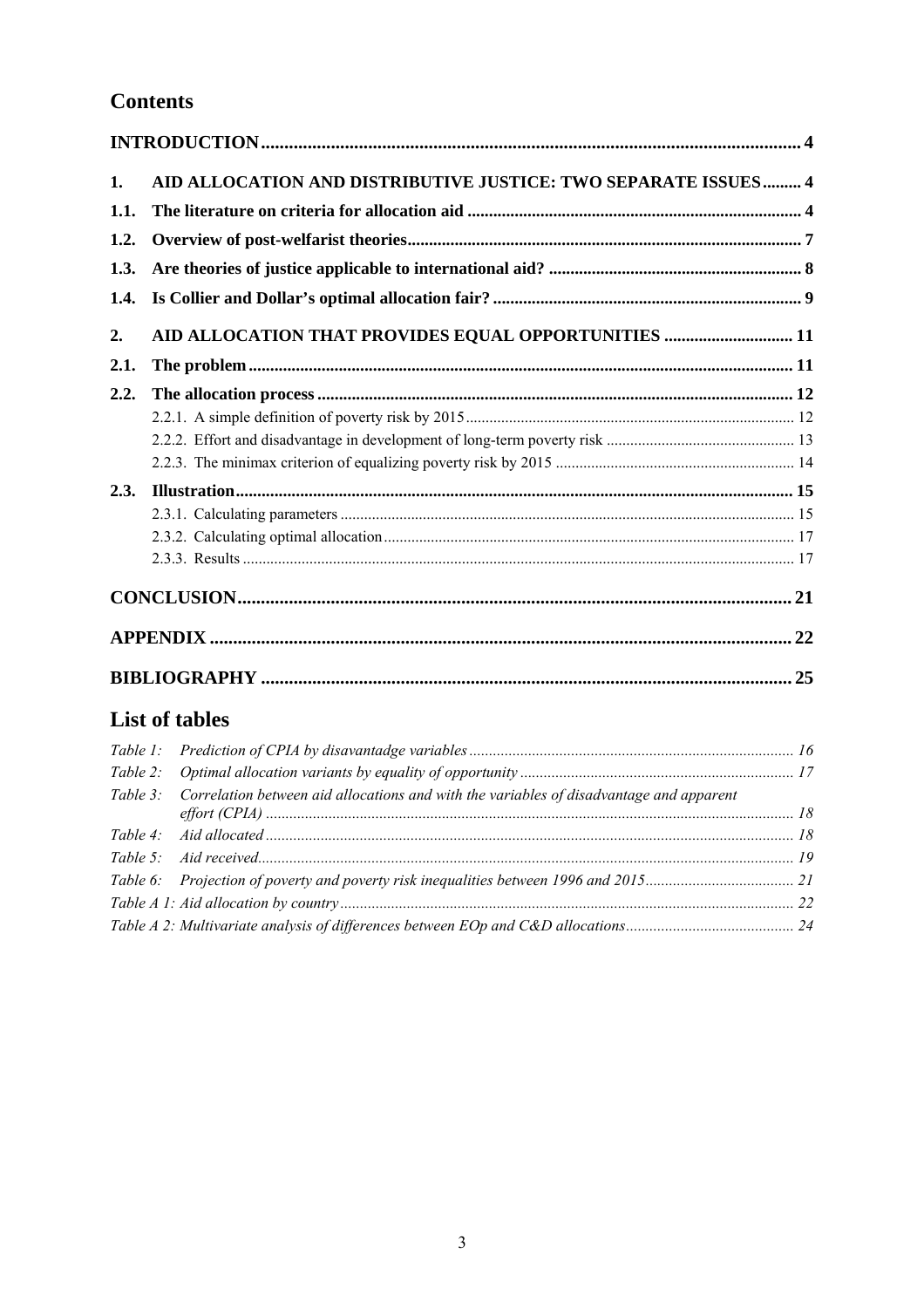#### **INTRODUCTION**

The allocation of international aid has been very extensively debated for several decades. However, while aid can be seen as wealth redistribution, the contribution of distributive justice theories has barely been considered, except in a recent article by Llavador and Roemer (2001). Since then, the ethical basis of most studies has remained unexplained presupposition.

So the work of Burnside and Dollar (2000) and then Collier and Dollar (2001, 2002) are milestones. They have made a groundbreaking suggestion that aid be allocated to maximise poverty reduction. However, Collier and Dollar's method is highly debatable in terms of fairness. For example, they would have the Solomon Islands and the Central African Republic receive the same proportion of aidto-GDP (4.8%). But with the growth equation they estimate and use, the per capita annual growth difference is nearer 5 points (in favour of the Solomon Islands), even if the policies of both countries are just as good. So a poor Centrafrican has far less chance of escaping from poverty by 2015 than a poor Solomon islander. Collier and Dollar's allocation does not in fact seek equality of opportunity.

We take a post-welfarist approach to allocation of international aid. Post-welfarist theories (an extension of Rawls' work) try to distinguish the separate impact of the efforts and disadvantages of aid beneficiaries. Aid must therefore compensate for the disadvantages while allowing effort to produce "natural reward." Based on this idea, we shall present a new critical discussion of earlier work done. Then, using the same analytical framework and data as Collier and Dollar, we will devise a way of allocating aid that includes equality of opportunity and compare the results with the optimal allocation obtained by these authors.

Part 1 considers the conceptual basis of existing studies. We show how discussion of international aid allocation has so far considered the issue of desirable allocation. Then we look at post-welfarist theories of justice as they directly apply to our work. After that, we discuss in more detail the relation between equality of opportunity and allocation of development aid. Finally, we analyse Collier and Dollar's work according to principles of underlying fairness.

Part 2 describes a way to distribute international aid that provides equal opportunity. The basis of it and the problems to be solved are presented, then the various stages of the procedure. Finally the distribution obtained under several hypotheses is discussed and compared with Collier and Dollar's results.

#### **1. AID ALLOCATION AND DISTRIBUTIVE JUSTICE: TWO SEPARATE ISSUES**

#### **1.1.** The literature on criteria for allocation aid<sup>1</sup>

The current debate about optimal allocation of international aid has evolved from three earlier approaches.

For many years, the only criterion considered suitable for giving aid was the level of need. This was usually calculated on the basis of average income or, sometimes, macroeconomic assessment of "gaps" to be made up<sup>2</sup>. From the groundbreaking work of McKinley and Little (1977, 1978a, 1978b, 1979) to much more recent studies (Berthélemy and Tichit, 2002; McGillivray, 2003b) one major issue has been to define the real determinants of aid allocation and studied the respective influence of the need of beneficiary countries and the motives of donor countries (strategic or commercial, historical ties etc). In a directly normative way, these analyses led to calculating "donor performance"

l 1 Much has been written on aid allocation and we shall not review it here in detail. A thorough summary was recently done by McGillivray (2003a).<br><sup>2</sup> All the model-building work done to determine the amount of foreign aid a country requires is part of this vision of need, especially the

two gaps model (Chenery and Strout, 1966).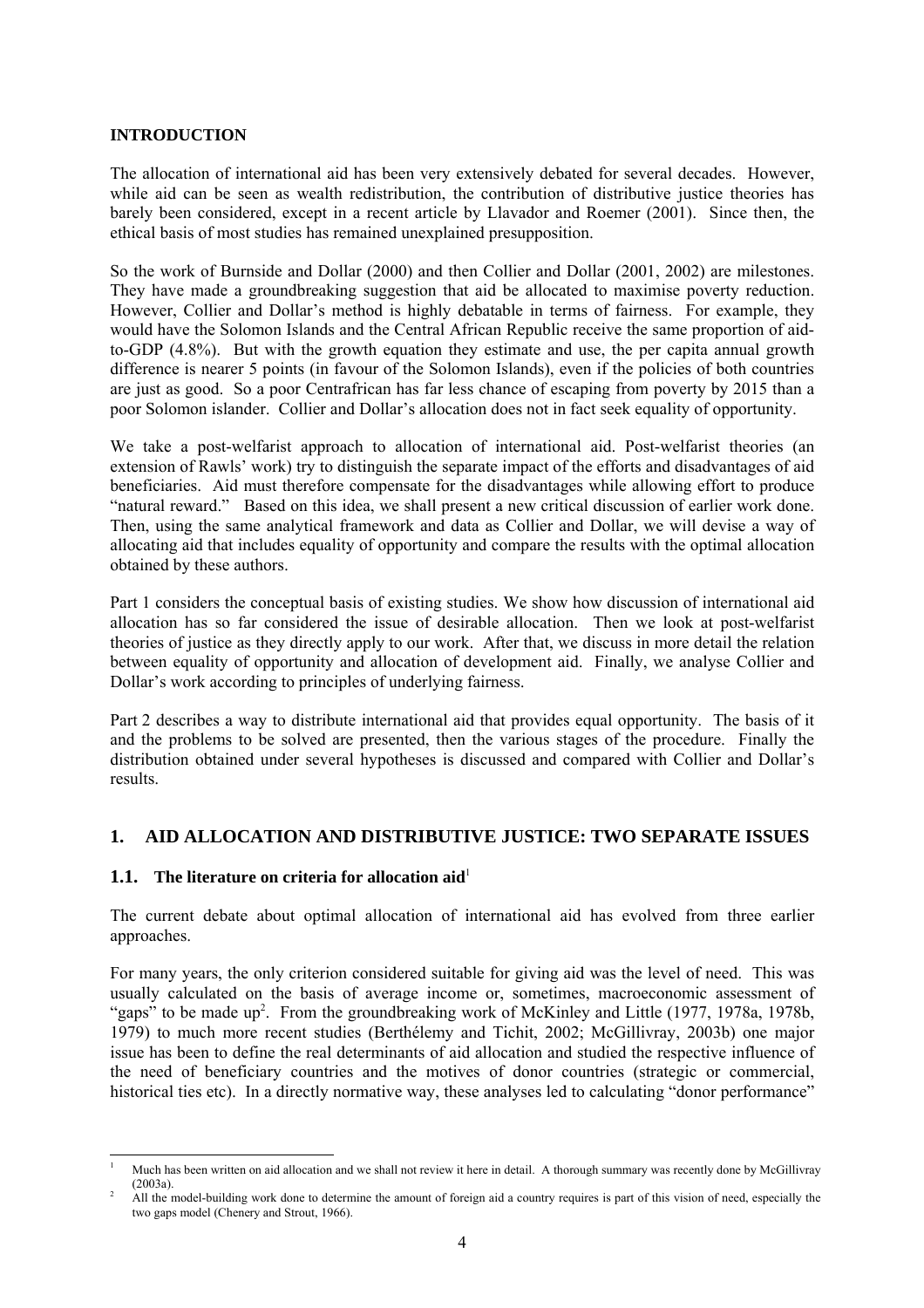(McGillivray and White, 1994) according to how the real share of aid matched need, which was mostly measured by per capita GDP.

In the late 1990s, growing concern about the effectiveness of aid led economists to use another criterion of allocation – the quality of a recipient country's institutions and policies. The idea that aid is more effective if a country has better economic policies, expounded by Burnside and Dollar (2000) in 1996 and then by others (World Bank, 1998) who added the yardstick of better institutions, has strongly influenced thinking. Nowadays aid cannot be given without its effectiveness being considered. Studies have tried to see whether observed allocation of aid is influenced by the quality of institutions and policies in recipient countries (Alesina and Dollar, 2000; Birdsall, Claessens and Diwan, 2002; Berthélemy and Tichit, 2002; Burnside and Dollar, 2004). They have also sought to once again spell out the donors' performance requirements according to this new criterion of quality (Dollar and Levine, 2004).

At the same time, an international consensus about making the fight against poverty the main goal of development aid led to another new approach. Few had agreed on how to impartially compare the effectiveness of a set quantity of aid given to two different countries. The amount of poverty it was able to alleviate was one way to do this and make choices. In a series of influential and groundbreaking studies, Collier and Dollar (C&D hereafter) used this new approach to suggest optimal allocation of aid (C&D, 1999, 2001, 2002). Drawing on the previous work of Burnside and Dollar (2000), C&D suggested a growth equation that focused on decreasing marginal effectiveness of aid depending on the quality of institutions and policies<sup>3</sup>. The level of poverty  $H$  is linked to growth  $G$ through an elasticity  $\varepsilon$ .

 $\Delta H/H$ =-εG=f(initial per capita GDP, region, ICRGE, CPIA, Aid, Aid<sup>2</sup>, Aid x CPIA) (1)

In a given period, growth determinants are initial per capita GDP, a regional dummy, a measure of institutional quality (the International Country Risk Guide – ICRGE), the World Bank's Country Policy and Institutional Assessment (CPIA), the ratio of aid to GDP and two quadratic terms – aid over GDP squared and the product of the ratio of aid over GDP with the CPIA. For a given aid package, C&D thus define the level of aid that helps the most people escape from poverty, which means equalising between countries the marginal effectiveness of aid resulting from the equation (1). They express the optimal aid level for a country *i* with the formula:

 $a_i^* = C_1^* \text{CPIA}_i - C_2^* (Y_i / H_i)^* N_i^b$  $\mathfrak{b}$  (2)

 $C_1$  and  $C_2$  and *b* are positive constants. So optimal aid to a country depends positively on the quality of its institutions and policies (CPIA) and its poverty level (H) and depends negatively on its per capita income (Y) and its population (N). *b* is an *ad hoc* parameter to limit the influence of the population and avoid allocating most aid to only a small number of countries (especially India and China). Compared with the aid disbursed, the optimal allocation calculated by C&D especially favours the poorest countries (high H) implementing the "best" policies (high CPIA). It redirects aid to South Asia, where these two criteria mostly occur together, especially in India and Bangladesh.

C&D's findings have been expanded on by others (Collier and Dehn, 2001; Collier and Hoeffler, 2002) and, like those of Burnside and Dollar, have been the focus of discussion mostly about the narrowness and fragility of the growth equation used and about its effect on aid allocation (Dalgaard and Hansen, 2000; Dayton-Johnson and Hoddinott, 2001; Hansen and Tarp, 2001; Guillaumont and Chauvet, 2001; Easterly, Levine and Roodman, 2003; Dalgaard, Hansen and Tarp, 2004). Many recent studies on aid effectiveness and allocation have especially looked at the effect of quadratic terms in the growth equation (Roodman, 2003).

As well as policy quality, two of the above studies introduce other variables that can influence the marginal effectiveness of aid. Guillaumont and Chauvet (2001) mention the effect on growth of the

l 3 This paragraph concerns all the work of Collier and Dollar, whose methods are very similar. The article focuses especially on their 2001 article in *World Development*.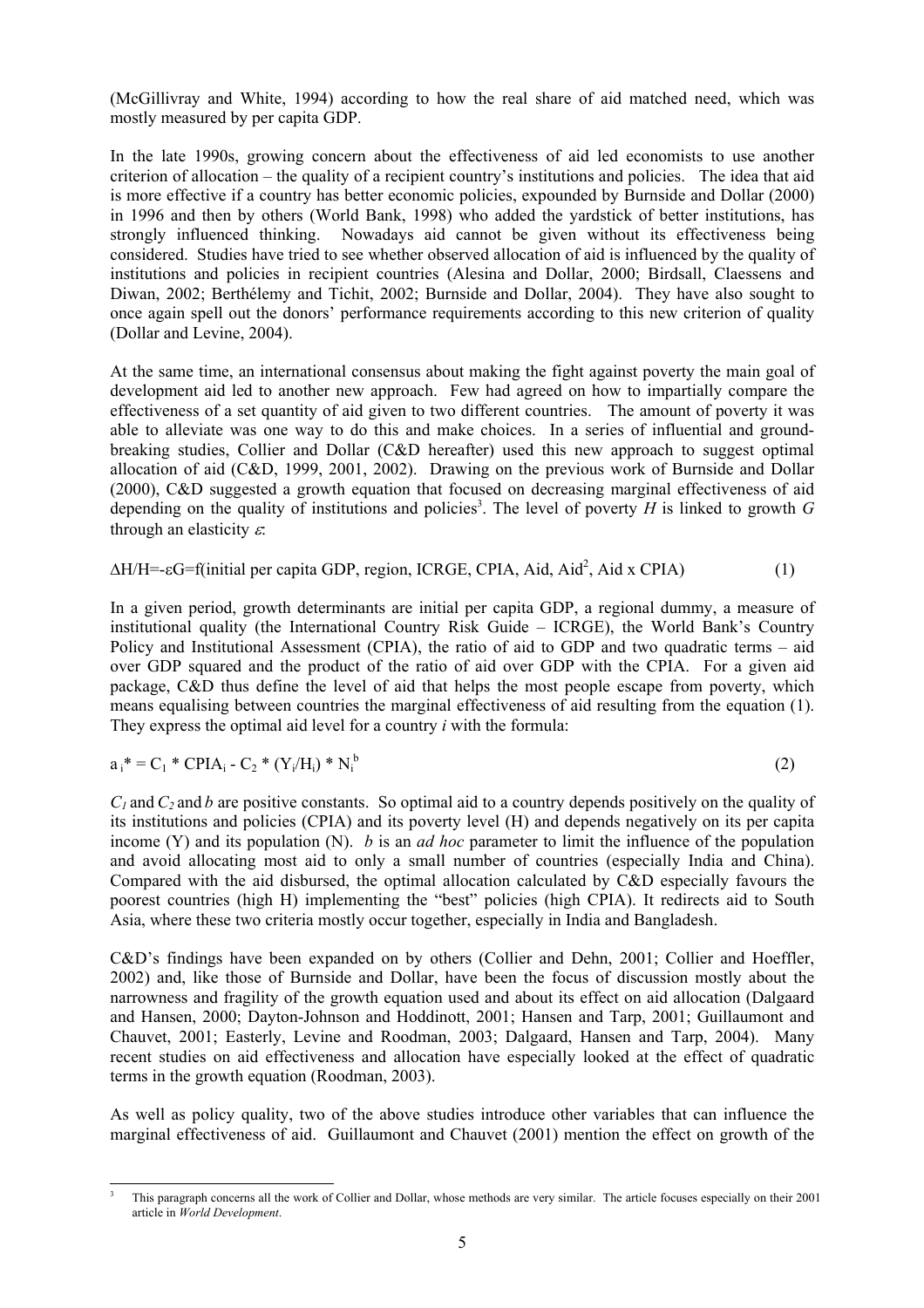interaction between "aid" and "economic vulnerability"4 and say aid is more effective the higher the vulnerability. Along the same lines, Collier and Dehn (2001) stress that aid (if well timed) is more effective in the case of strong shocks on export prices. They calculate the adjustments to be made to C&D's optimal allocation. Daalgard, Hansen and Tarp (2004) test the effect of the interaction between "aid" and "tropical latitude" (considered an indirect structural disadvantage). Their estimates show aid is less effective in the tropics. They thus seriously challenge C&D's suggested allocation method (see below).

Llavador and Roemer (2001) suggested another basis of aid allocation when they made the first attempt to implement the formal framework of equality of opportunity devised by Roemer (1996, 2000). Our approach is based on this framework too, but our method and findings are very different. Ironically, Llavador and Roemer's method is a bad illustration of equal opportunity, as it produces results that contradict the principles it claims to be using<sup>5</sup>.

What is the problem? Llavador and Roemer come up with a growth equation similar to Burnside and Dollar's, where marginal effectiveness of aid (a) on the growth (G) of a country (i) depends on a variable of macroeconomic performance (inflation, budget deficit, openness), which they regard as a measure of effort (e). The other growth factors are included in a variable of circumstances (C):

$$
G_i = e_i (0.959 + 1.125 a_i) + 0.095 a_i + C_i
$$
 (3)

They consider donor policy as allocating aid according to policy effort ei and so confine themselves to seeking an optimal allocation within a family "be<sub>i</sub>+c" entirely described by the two parameters  $(b, c)$ . This choice of feasibility set is due to technical reasons ('tractability'). However, it very disturbingly endorses an obsession with effort that Roemer also criticises in his theoretical work (see below). Llavador and Roemer then presume that recipient governments choose how much effort (ei) to make according to how much growth it produces and the (idiosyncratic) disutility of the effort (βi). So effort ei depends *positively* on aid received and negatively on βi.

Assuming past aid did not depend on e, they produce estimates of idiosyncratic disutility  $\beta_i$  and (homogenous) marginal disutility *η* of effort. Then they divide up countries *i* by their various circumstances  $C_i$  and classify them as four types *t*. So for aid allocation *(b,c)* it is possible to work out the effort produced in each quartile of effort *q* according to each kind of circumstance *t:* e(q,t,b,c), and the resulting growth  $G(q, a(q,t,b,c))$ . Optimal allocation  $(b^*, c^*)$  under equal opportunity is obtained by applying a maximin criterion:

$$
\begin{array}{c}\n\text{Max } \Sigma_q \gamma_q \text{Min } g(q, a(q, t, b, c)) \\
\text{(b, c)} \qquad \text{(t)}\n\end{array} \n\tag{5}
$$

where  $\gamma_q$  is the part of the total population in the effort quartile *q*.

In relation to aid disbursed, Llavador and Roemer produce a very surprising EOp ('Equality of Opportunities') allocation. In their sample of 55 countries, East and Southeast Asia receive most (63%) of the \$34 billion in available aid compared with 11% of it actually disbursed. Sub-Saharan Africa receives only 3% compared with 41% in reality. South Asia does not figure much because India and Bangladesh are not in the sample. So countries such as South Korea, Indonesia, Malaysia and Thailand, which have the most favourable circumstances, get excessive aid while others (such as Nicaragua and Zambia), which are in the worst-off group, do not get any.

In fact, due to the feasibility limit, which says aid must be clearly linked to effort, and the econometric method used to calculate effort, aid ends up allocated to countries with the best macroeconomic performances (low inflation, small budget deficit, major openness to the outside world). The

l 4 This last variable is an indicator built around four other variables: the volatility of agricultural value added and export earnings, trends in terms of trade, and the population.

It is also not directly comparable with C&D's allocation. It does not take account of poverty reduction, as it only aims to equalise growth opportunities, and is based on a smaller sample of countries (55 as against 108).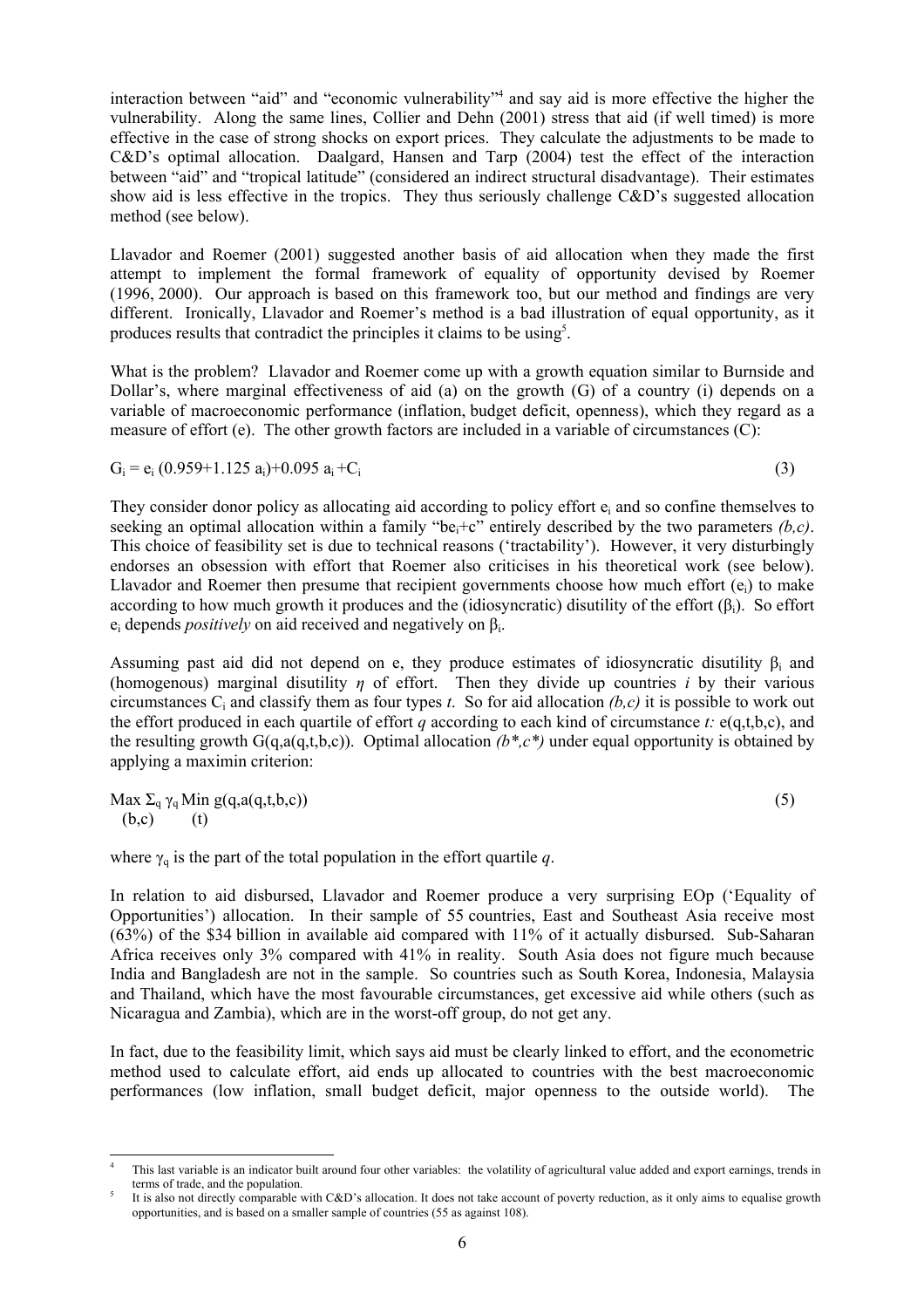correlation between the parameter  $\beta_i$  (idiosyncratic disutility of effort) and the allocation obtained is thus -0.95.

But these countries (in East and Southeast Asia) have also enjoyed better conditions more often, as shown by the correlation between this estimated disutility of effort and the kind of circumstances. So Llavador and Roemer's allocation will help countries with better past macroeconomic performance, especially those with the highest growth, which are those with best circumstances. The best-off countries get 72% of all aid, compared with 4% going to the worst-off.

We will show how an alternative aid allocation, based on equality of opportunities, can be devised using a more open method that produces more coherent results.

#### **1.2. Overview of post-welfarist theories**

The issue of justice in economics has long been restricted to analysing the distribution of individual utilities, which are seen as sufficient for looking at welfare distribution problems. The utilitarian method of maximising aggregate individual utilities has substantially dominated this welfarist approach despite much debate about aggregating preferences. Philosopher John Rawls made the most telling critique of utilitarianism in 1971, which sent welfarism into decline as the dominant theory about economic justice.

Rawls' theory of "justice as fairness" is mainly a procedural political one based on a social contract between originally free and equal individuals. It challenges welfarism on the grounds that a individual's freedom cannot be infringed by "aggressive preferences" and replaces the issue of distribution of utilities by one of allocating "primary goods" (a criticism of consequentialism). It further challenges utilitarianism by focusing on the prospects of the worst-off person rather than on maximising overall social welfare. Rawls says inequality resulting from differences in natural advantages and social circumstances is unjust and suggests major principles of fairness to combat them. These include an equal right to an extensive system of liberties, the principle of difference (some inequality is acceptable when it benefits the most disavantaged) and the principle of equal opportunity.

Rawls' ideas inspired a school of thought sometimes called "post-welfarist," which expands onthem and in some ways disputes them. Advocates of this egalitarian approach agree about seeking equality in the form of "midfare" (Cohen, 1993), which falls between the supply of resources and achievements in the form of welfare. We are concerned here with two major developments flowing from Rawls' ideas that deal with compensation and responsibility.

Sen (1980) argued with Rawls about not taking into account people's different abilities to transform primary goods into welfare. People needing more resources to reach a certain level of welfare have a disadvantage that fair distribution must seek to compensate, but the Rawlsian system does not take that into account (and utilitarianism tends to strengthen such inequality). Dworkin (1981a, 1981b) focuses on the need to define what is and is not the responsibility of individuals. He tries to separate goals (preferences) and assets (resources). Cohen (1989) argued that the true distinction was between responsibility and bad luck. Apart from such differences, these theorists hold that defining the extent of responsibility is vital for devising principles of fairness.

Roemer (1996) crystallised this school of thought in economic terms around the notion of equal opportunity. He stressed that it was difficult to pin down the effects of circumstances and responsibility and advocated equal treatment of individuals in well-defined categories of circumstances (Roemer, 2000).

The common thread of these analyses is an egalitarian approach (based on midfare) and sharing out achievements according to what is due to individual responsibility and what is due to unequal ability and social conditions. The two core principles of the post-welfarist approach are compensation for unjust inequality and that of natural reward that allows differences to arise from the fair result of individual responsibility.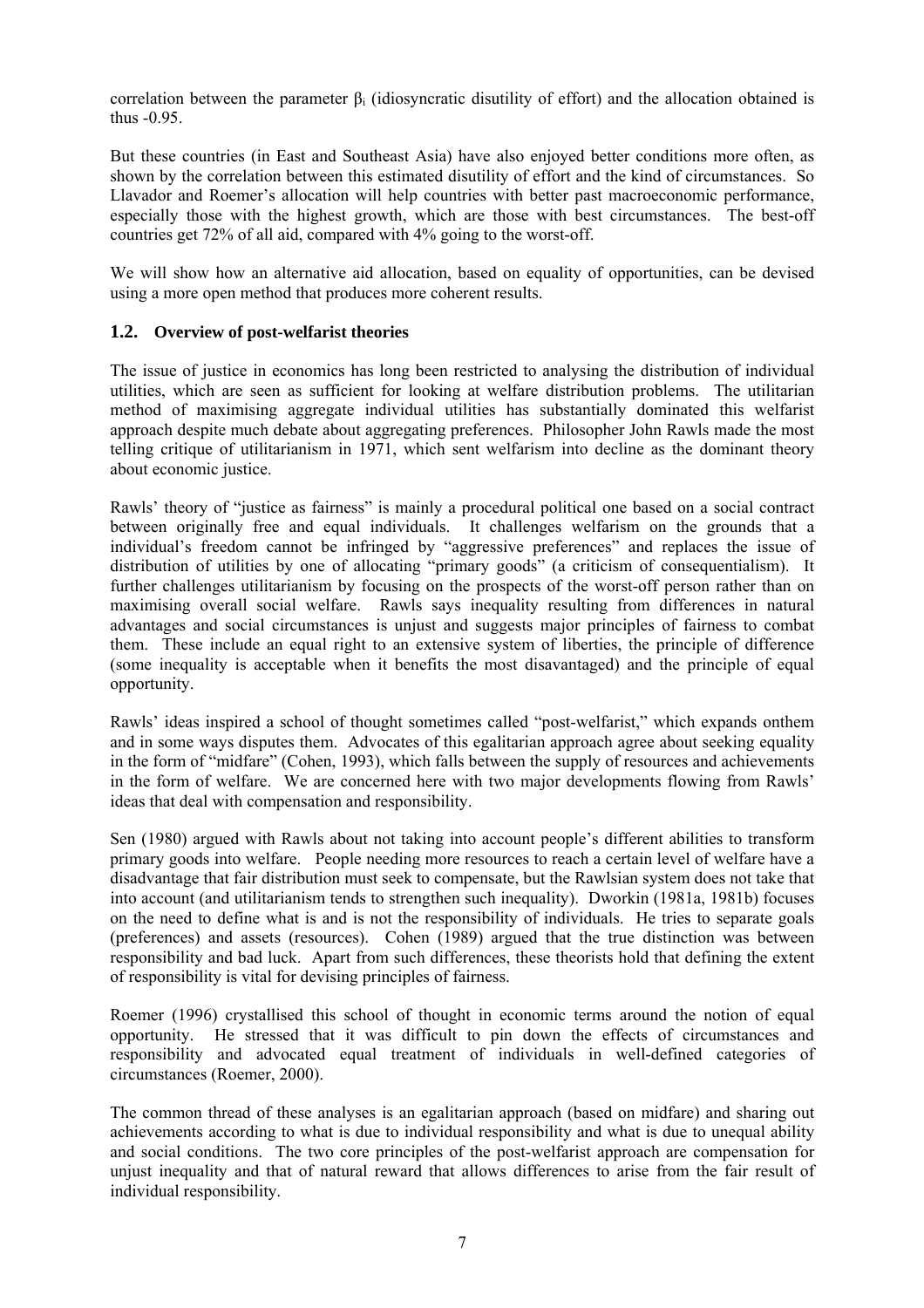Fleurbaey (1996) gave the simplest basic equation for post-welfarism:

$$
y_i = f(t_i, e_i) + x_i \tag{6}
$$

where  $y_i$  is the achievement of an individual i,  $t_i$  the person's abilities/disadvantages or circumstances,  $e_i$  the degree of personal effort and  $x_i$  the amount of help (transfers) from social institutions.

A programme of allocating aid according to equality of opportunity must see that it sticks to the principle of equal effort and equal achievement (natural reward) and that of equal ability and equal transfers (compensation).

#### **1.3. Are theories of justice applicable to international aid?**

Apart from Llavador and Roemer's work, theories of justice are strikingly ignored in studies of international aid allocation. Of course, the two kinds of work have been done by a range of authors with different goals and in a variety of contexts: members of a "well-ordered society" (which Rawls describes as constitutional democracy) on the one hand and the international community on the other. However, the aim is similar: to establish principles of justice and efficiency to distribute aid in the best way to beneficiaries in a range of circumstances and with different achievements.

The justice theorists focus on international law and international solidarity (Rawls, 1993) without really elaborating. Sen (1993), who talks of "the myth of big-hearted countries," warns especially against anthropomorphising countries that automatically elevate individual matters of fairness to national level. He says international redistributive justice is still an issue, but at another level: "The domain of the exercise of fairness involves each nation taken separately…. and the relations between nations are governed by a supplementary exercise involving international equity" (Sen 1999)<sup>6</sup>. Llavador and Roemer (2001, *op. cit.*) also try to justify applying the framework of equal opportunity to international aid.

The post-welfarist approach centres especially on individual responsibility. Can one speak in the same way of a country's responsibility, of the collective responsibility of its citizens? We do not have an answer but two arguments support looking at aid allocation from a post-welfarist standpoint.

The first is the existence of unjust inequality between countries and thus collectively between their citizens. There are many examples in geography (in terms of isolation, natural resources, climate, and population density), history (epidemics, the slave trade, colonisation) and economics (persistent within country inequalities). These "disadvantages"<sup>7</sup> are clearly not the responsibility of present-day citizens and are a burden on the development of nations and their chances of growth and poverty reduction. It is entirely reasonable to see inequality stemming from these country-specific phenomena as unjust and to try to compensate for them.

The second argument is that the basis of recent discussion of effectiveness and allocation of aid is very close to the post-welfarist starting-point in that it distinguishes two kinds of causes for the performance of developing countries: external variables that have to be accepted (C&D's regional dummies, for example) and action variables that can be adjusted by reforms (CPIA for C&D). All analysis by supporters of aid selectivity is implicitly based on a developing country's responsibility for its performance, through the quality of its institutions and policies.

The framework devised by C&D implies quite an arbitrary division between responsibility and disadvantage ('Dworkin's cut'). Our aim is not to redefine some sphere of responsibility in development performances but to suggest a post-welfarist interpretation of C&D's framework and apply in this context an alternative principle of justice in line with equality of opportunity.

l 6 Sen identifies three kinds of solidarity as three levels of international fairness: "grand universalism" (solidarity between citizens, for example humanitarian aid), "national particularism" (solidarity between nations) and "plural affiliations" (solidarity based on shared identity). We are concerned here with "national particularism."

We define country disadvantage as unjust inequality factors, though talents and social conditions are more often used for these factors where individuals are concerned.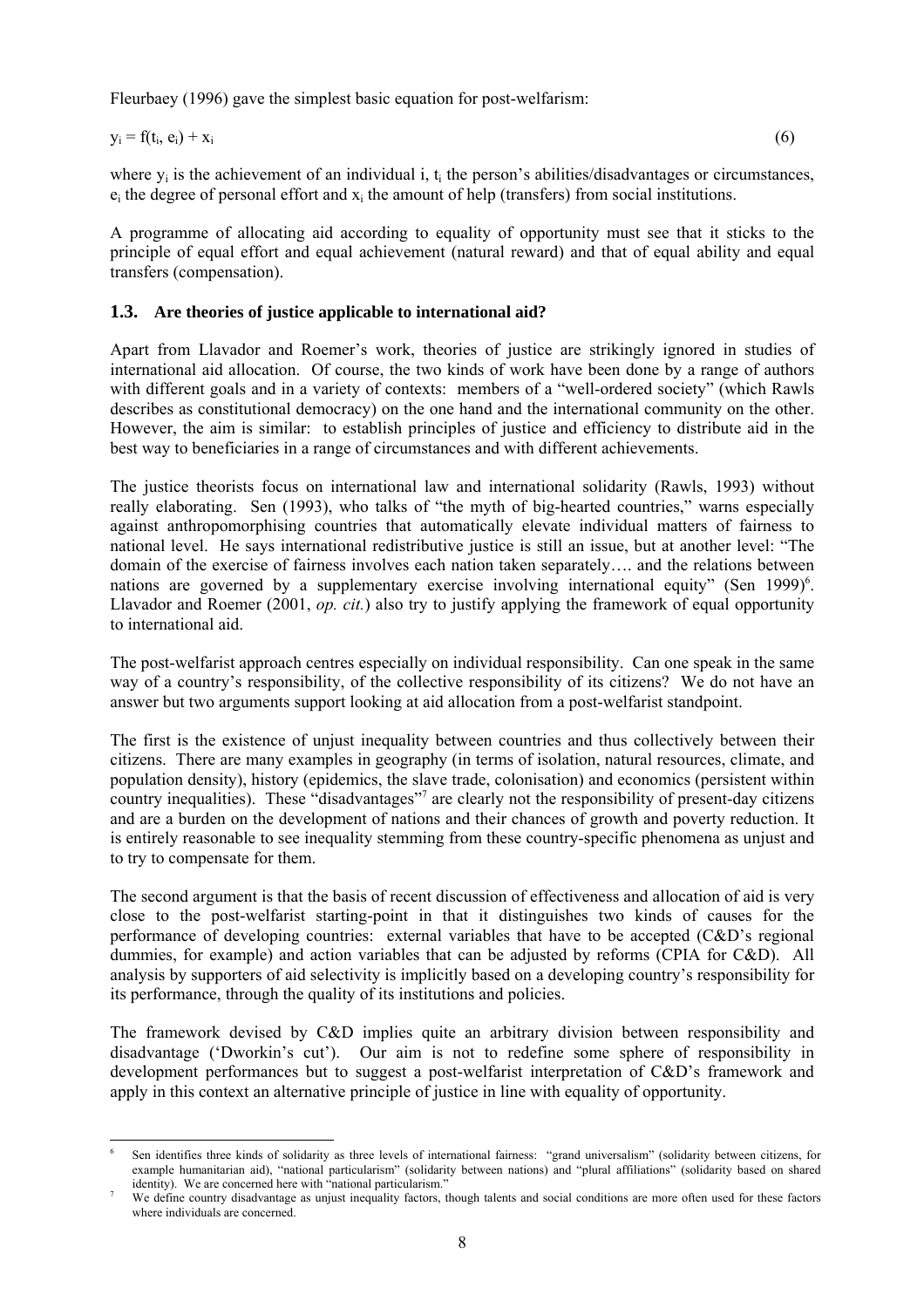The standard post-welfarist framework and allocation of international aid differ in other ways too. These are less fundamental and do not challenge the validity of the approach but they have a conceptual significance and pose special technical problems. We discuss them in the part of the paper about implementing our criteria, but they are worth summarising here.

First, applied post-welfarism is based on gauging talent and social circumstances. Aid is given on the basis of this measurement and should give rise to "natural rewards" for basically unobservable effort. Roemer suggests dividing people into types of observed circumstances and defining effort by quantiles within these types of achievement or advantage variables (Roemer, 2000). In the case of international aid allocation, things are the other way round.

In recent aid literature, geographical and historical disadvantages are not taken into account. Instead, effort is measured through an indicator of the quality of institutions and policies (CPIA for C&D). The problem then is that, according to Roemer (2000), the effort indicator is also influenced by circumstances, because some inbuilt disadvantages affect the quality of policies and institutions. Recent writings about institutions show for example that they are partly determined by geography and long history and that institutions themselves determine the quality of economic policy (Acemoglu et *al*., 2001, 2002, 2003). Kaufman and Kraay (2002) point to the difference between a static measurement of governance and a dynamic one of reform efforts. Where equal opportunity is concerned, an attempt must be made to distinguish pure effort in the total effort observed.

There is also a difference between a person's own time and a nation's time. For people, defining "departure and arrival" in equalising opportunity calls for dividing up life-cycles. However this division can be based on major events such as birth, starting school, first job and so on. With countries, as even with overlapping human dynasties, we go from once-off achievements (or utility) by individuals over an objectively limited period of time to achievements over an unlimited period. So we have to arbitrarily fix points of departure and arrival between which equality of opportunity among countries has free rein. The extent of development or poverty at the point of departure contains a great deal of the data about disadvantages and historic effort recorded up to that date.

Handling interaction between aid and other factors in the achievement process (efforts and disadvantages) is a problem. In the simplified version of the post-welfarist equation (6), aid does not interact with the other variables. The key question for post-welfarists is aid/transfer of resources to compensate for a disadvantage without changing anything else. Development aid is on the other hand aid/investment, whose aim is to alter the achievement process and whose interaction with other achievement factors must be considered. These interactions can include aid effectiveness depending on the degree of effort or disadvantage and aid that encourages or does not encourage effort or else reduces disadvantage. In C&D's growth equation, for example, the interaction of aid and the CPIA is crucial in the aid allocation process.

So the basic post-welfarist model mainly confronts the issue of the fairness of *ex-post* allocation once individual achievement has been observed. We shall look at the issues of fairness and effectiveness together. The link between aid/investment and the level of associated achievement is more complex due to the interaction of aid with the other variables in the process of producing achievements. This key point is discussed several times below.

#### **1.4. Is Collier and Dollar's optimal allocation fair?**

The theories of fairness enable us to re-examine  $C&D$ 's work on aid allocation<sup>8</sup>.

C&D's work has helped thinking on the subject to move from a deontological to a consequentialist approach (based on distribution of achievements) in assessing aid allocation. This change is in line with how welfarist theoreticians see things. There was much interest in the motives of donors in the

l 8 We will not return to a critique of the work of Llavador and Roemer (2001) since it does not deal with the active principle of fairness but with its implementation (see 1.2 above).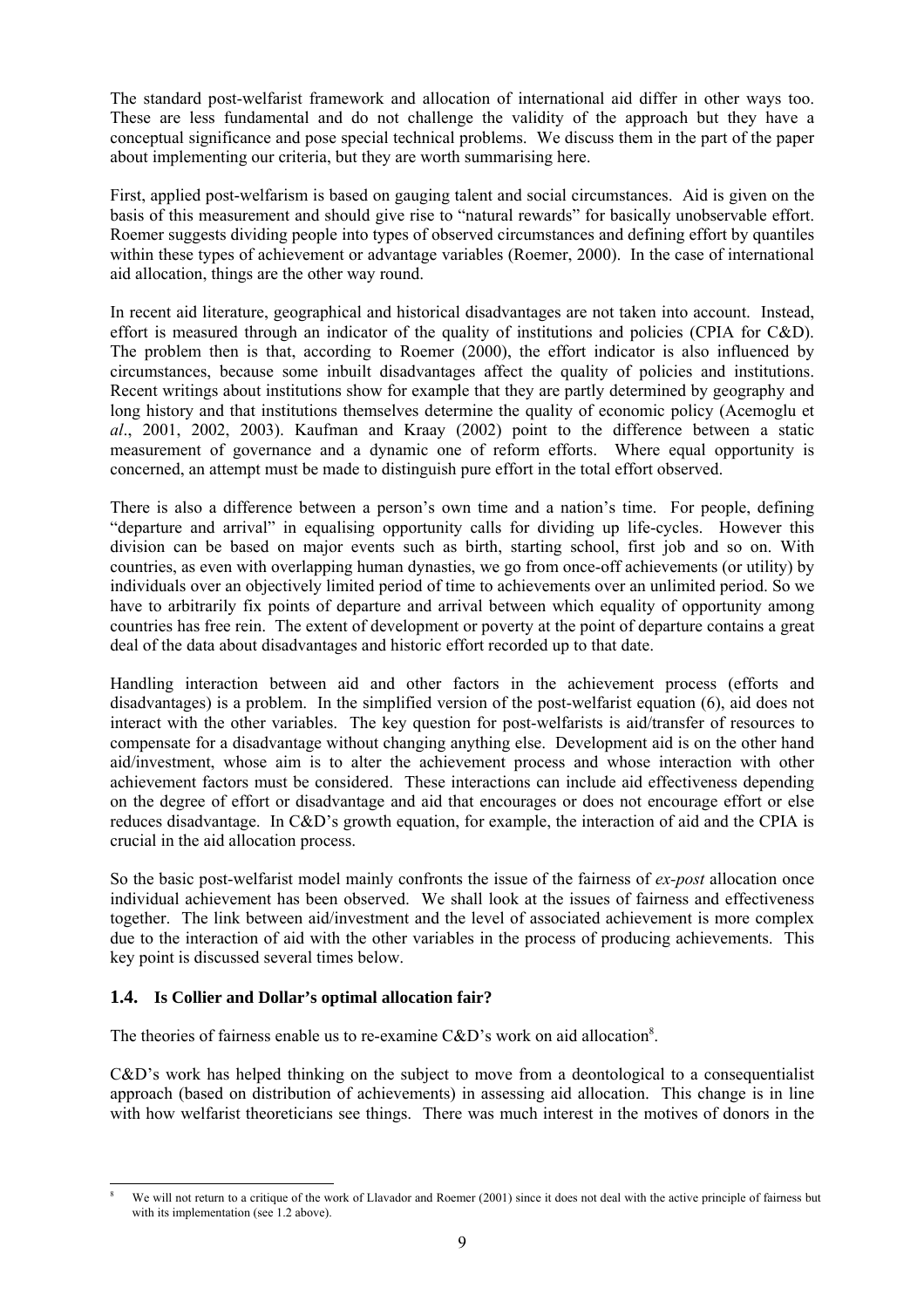1970s. Strategic and commercial motives unrelated to a country's development were disapproved of because it was thought aid had to be disinterested to be fair.

C&D's approach is an entirely utilitarian one. It determines aid allocation by maximising a function of aggregate social utility where the utility of each person is 0 if the person is below the poverty line and 1 if not. The aggregate utility of the international community is thus set against the total number of poor people. The optimum is achieved when the marginal utility of aid is identical in each country being looked at. The contrast is striking between the influence of C&D's work in the world of development and the discrediting of purely utilitarian approaches by the theoreticians of fairness. Criticism of utilitarianism naturally applies to C&D's optimal allocation.

First of all, such allocation is not egalitarian (no attempt is made to equalise an individual or national parameter). The chosen function of collective utility (the number of poor people) gives equal weight to each person. This ignores the fact that such people are not all in the same situation and so do not have the same prospects. With equal effort, the effect of aid is assumed to be equal, meaning that each poor person has the same chance of escaping poverty through aid.

But the overall chances of escaping poverty are heterogeneous and depend especially on "structural" factors, such as which continent a person lives on. A poor African has much less chance than a poor Asian even if their countries have similar policies. A sub-Saharan and a South Asia/Pacific country that are identical (poverty level, governance and so on) will get the same amount of aid under C&D's allocation. But growth will be very different in each – an average of 4 percentage points higher in the Asia/Pacific country, depending on the regional variables of their growth equation (see also the example in the introduction to this paper). With a poverty/growth elasticity of 2 (C&D's hypothesis), poverty will fall by an annual 8% more in the Asia/Pacific country, all other things being equal. C&D's utilitarian allocation is not concerned with equal opportunity.

Aid effectiveness in C&D's allocation also changes with the CPIA variable, which C&D implicitly regard as to do with reform. Let us suppose the CPIA may or may not depend on the responsibility of the beneficiary countries and their citizens. If the CPIA is not the responsibility of these citizens, we are faced with a familiar perversion of utilitarianism that rewards those in the best circumstances in the name of effectiveness, thus strengthening unjust inequalities.

If we regard the CPIA as the result of collective effort, as C&D seem to do, the most "virtuous" are thereby rewarded. There is a perversion of utilitarianism here too, a more subtle one, that tends naturally towards aid/reward based on merit. Post-welfarists admit the aim should not be to compensate for the consequences of effort, letting "natural reward" arise. They also generally do not think a "social reward" should be added to it, because this would no longer be an egalitarian approach but a definition of fairness as "maximisation of good," as criticised by Rawls.

Aid/reward raises another familiar problem, the management of time. Applying meritocratic principles involves allocating future resources on the basis of observed past effort. But current aid efforts should determine merit-linked aid. The problem is clear in the case of specific individuals and becomes very worrying when the responsibility of a shifting group of people is involved. This is not commented on by C&D, who allocate future aid on the basis of past CPIA performance. This performance presumably strongly influences future CPIA, for example through a structural parameter of effort disutility expounded by Llavador and Roemer (2001), but this is to admit that the effort observed stems more from disadvantage than pure effort.

Thirdly, C&D put policy quality at the centre of aid effectiveness but do not consider the potential effect of disadvantage on such effectiveness. This point is key for post-welfarists, especially Sen, whose idea of "basic capability" covers exactly this varying ability to convert resources into utility. According to Sen, it depends above all on the talents and disadvantages of individuals as well as their social circumstances. His theory of fairness stresses equalisation of "capabilities." But C&D do not seem to think aid effectiveness depends on anything other than the quality of institutions and policies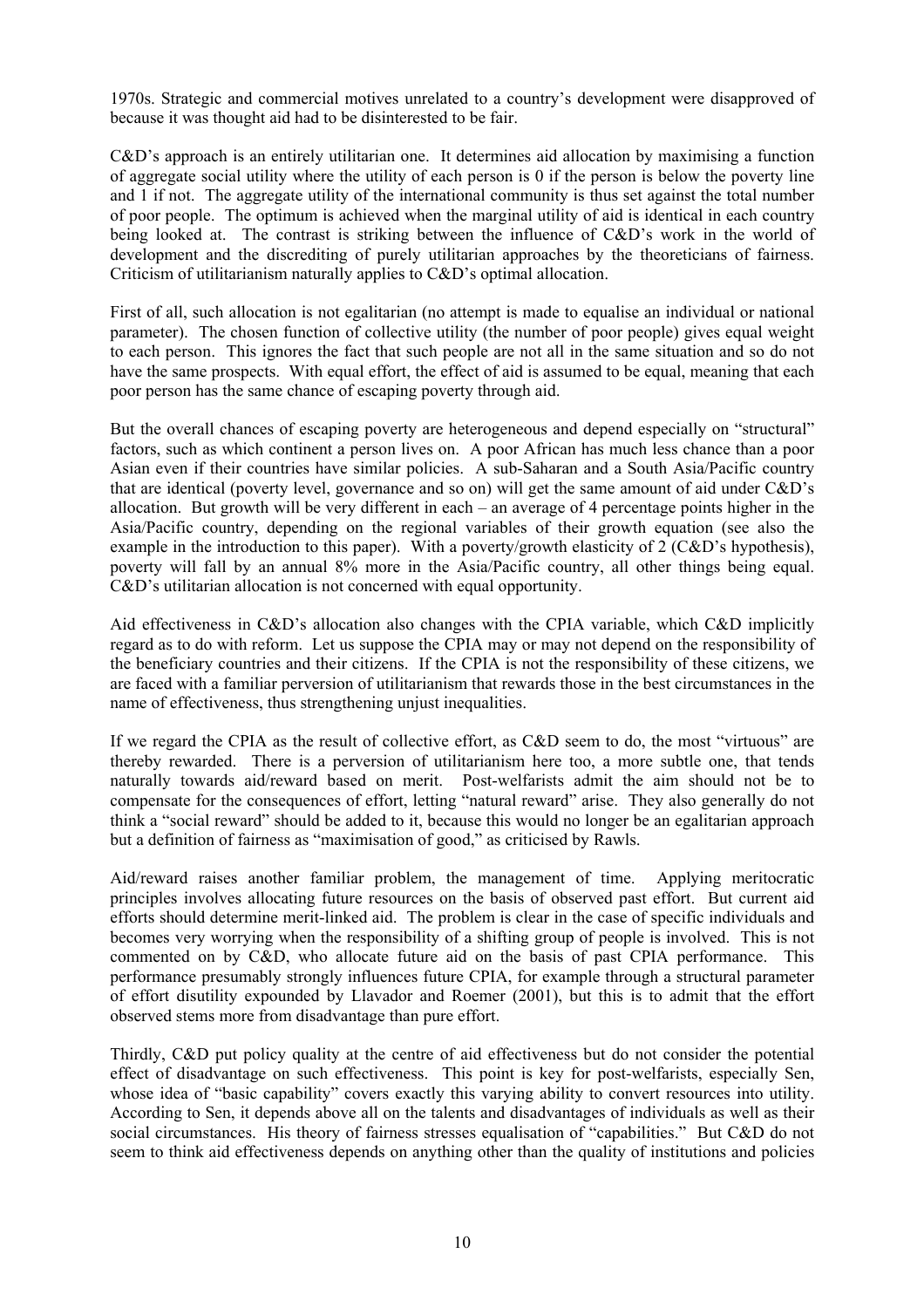of recipient countries, even though they highlight the fact that structural disadvantages are a much greater impediment to growth<sup>9</sup>.

Their approach can of course take into account differences in poverty/growth elasticity, even if the example they give involves homogenous elasticities of 2. Poverty/growth elasticity is linked to the denominator in the  $C_2$  parameter of the equation (2). However C&D's allocation would give more aid to countries with greater elasticity, all things being equal, especially countries less badly off. Elasticity differences cover structural disadvantages (initial poverty level and the historically and geographically determined degree of inequality) which aid will worsen rather than compensate for.

C&D do not consider the possibility of an inverse link between aid effectiveness and structural disadvantage (climate, historical disruptions, the health of the population, considerable structural inequality). Such a link, if it existed, would clearly show a clash between justice and maximising effectiveness. In terms of the number of people escaping poverty, effectiveness would call for priority aid allocation to poor countries with small disadvantages, which is hard to defend under any notion of fairness.

The theory of a lower yield from aid or investment in countries with historical and geographical disadvantages is a fairly plausible one. It is corroborated by Daalgard, Hansen and Tarp (2004), who point to declining effectiveness of aid in tropical regions. It is also indirectly confirmed by the correlation between the CPIA and some disadvantage variables (see Table 1 in Part 2.3.1). This implication, which hides the efficiency/equity trade-off, perhaps explains the objections to the findings of Burnside and Dollar and then Collier and Dollar. It is not the perfectly good idea that aid has more impact where there are good policies that troubles many analysts, but what is left unsaid – the suggestion that good policy is the only factor that bears on aid effectiveness and should therefore determine aid allocation.

#### **2. AID ALLOCATION THAT PROVIDES EQUAL OPPORTUNITIES**

We now suggest a new process for allocating aid that provides equal opportunities, as a basis for criticising the work of Collier and Dollar from the standpoint of fairness.

#### **2.1. The problem**

We start by presenting a basic post-welfarist equation of the kind (6) that links an achievement variable to the functions of the effort and disadvantage factors on the one hand and aid received on the other. The aim of arriving at an alternative sufficiently resembling C&D's chosen allocation leads us to greatly simplify this very delicate stage. Indeed, it justifies keeping the same basic equation as C&D, their growth equation (1). The problem is then to use it to determine the achievement variable and those of effort and disadvantage.

A first difficulty is choosing the achievement variable. Several are possible, including growth, poverty level and poverty reduction rate. The *ex ante* nature of development aid (see above) suggests prospects for future achievement as a basis for equal opportunity rather than already observed achievements. This is a serious problem not dealt with by C&D's static analysis, where future aid is presumed to have an effect under conditions exactly the same as before. The choice and construction of the achievement variable are discussed below, but we have chosen as variable the projected poverty rate in 2015.

Another problem is the distinction between effort and disadvantage ('Dworkin's cut'). With C&D's growth equation, it is quite natural to use the CPIA as an initial measure of apparent effort in recipient countries. In all their analyses, C&D use the CPIA as a yardstick of good management of

l 9 C&D say sub-Saharan Africa (SSA) has an average governance (CPIA) score of 3.04 and East Asia and the Pacific (EAP) 3.78. If SSA had the same score as the latter (an average ODA/GDP level of 4%), it would gain one percentage point of growth. However, C&D note a 1990-96 growth of –0.8% for SSA and 7.7% for EAP. So the gap between the regions is only marginally explained by quality of governance and almost entirely by "structural disadvantages."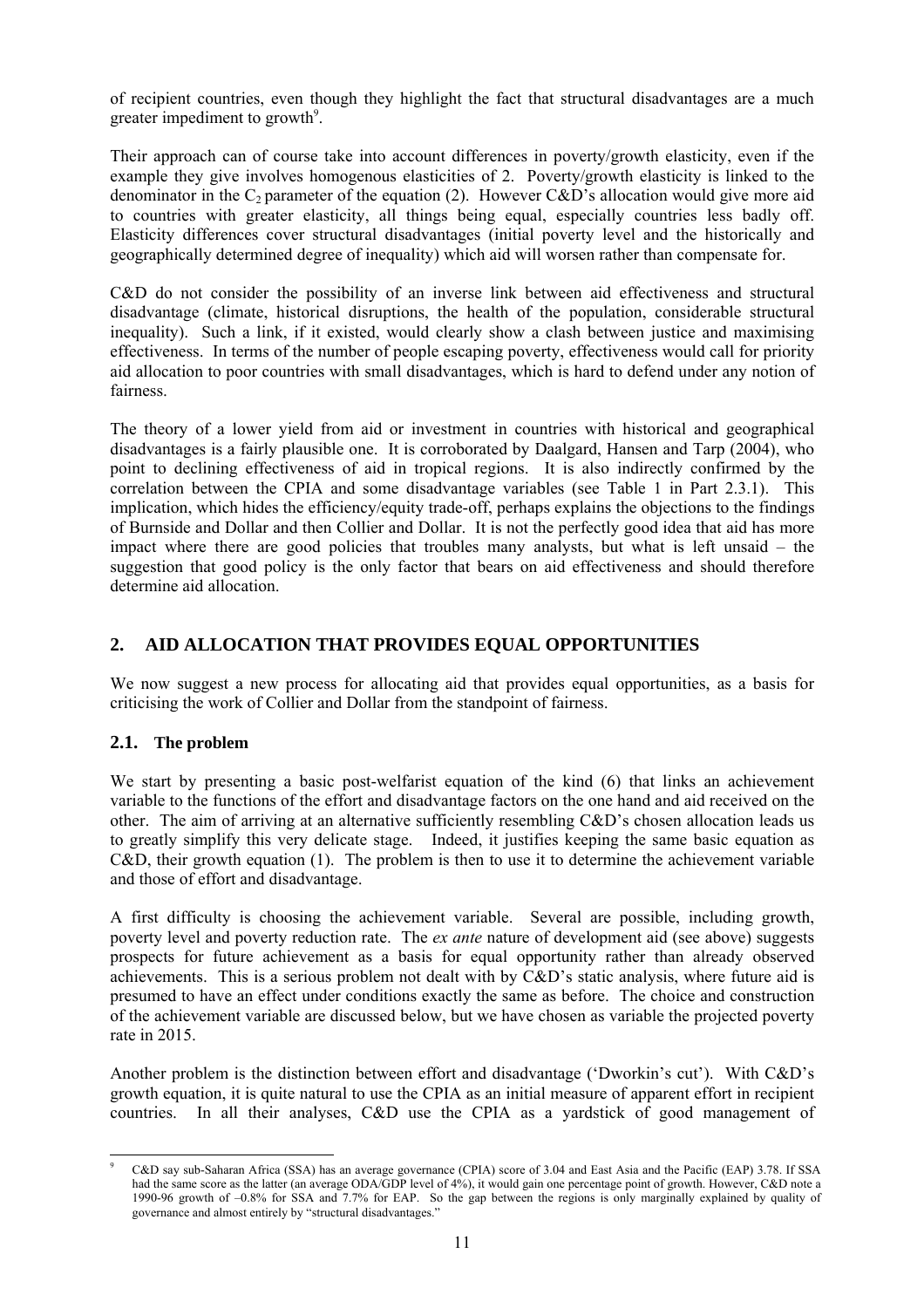development and CPIA variations as a gauge of commitment to reform. The other factors influencing growth, including initial GDP, then appear as disadvantage factors. But the correlation between the CPIA and some disadvantage factors obliges us to go beyond just measuring apparent effort and to try to find a more exact measure of "pure effort" by aid-recipient countries. Future pure effort will by definition be considered unpredictable. Conversely, the difference between apparent effort (observed CPIA) and pure effort will be structurally part of the disadvantages.

The third problem is handling the interactions between aid and other factors in the achievement process (effort and disadvantages). We have seen that this basic point divides analysis of development aid from the usual post-welfarist analysis framework. Fair allocation of aid must take account of effectiveness. Differential aid effectiveness based on policy quality will enable future aid effectiveness in a country, especially its absorption capacity, to be estimated. C&D duck this issue by suggesting a future CPIA the same as in the past. Predicted CPIA enables us to go a step further. Within the C&D growth equation, the predicted CPIA will be the disadvantage variable influencing the effectiveness of future aid.

A final methodological choice will involve defining the criterion to maximise, determining concretely the allocations that produce the maximum equal opportunity for achievement with equal effort. Again, several solutions are possible (Roemer, 2000; Van de Gaer and *al.,* 2000; Gajdos and Maurin, 2004; Moreno-Ternero, 2004), but we choose for simplicity's sake the maximin criterion recommended by Roemer.

#### **2.2. The allocation process**

#### 2.2.1. A simple definition of poverty risk by 2015

Collier and Dollar consider policy effort both observable and independent of unobservable growth circumstances and say growth in a country *i* is a (quadratic) function of aid and policy effort, with aid effectiveness depending (positively) on effort:

$$
g_{it} = \alpha_1 a_{it} - \alpha_2 a_{it}^2 + \beta e_{it} + \gamma a_{it} e_{it} + u_{it}
$$
\n
$$
\tag{7}
$$

 $g_{it}$  being average growth of GNP between  $t$ -1 and  $t^{10}$ ,  $a_{it}$  aid over GDP and  $e_{it}$  observed policy effort in the same period, and  $\alpha_1$ ,  $\alpha_2$ ,  $\beta$  and  $\gamma$  being parameters, all positive. The remaining more or less observable factors influencing growth can be grouped in a residual variable  $u_{it}$ .

C&D express this growth as a relative variation of poverty through an elasticity *εi*:

$$
\Delta H_{it}/H_{it-1} = -\varepsilon_i. g_{it} \tag{8}
$$

H<sub>it</sub> being the percentage of poor people in the country *i* at the time *t* and  $\varepsilon$ <sub>i</sub> the absolute value of the poverty/growth elasticity. For C&D, elasticity is presumed constant among countries and over time<sup>11</sup>.

For the average representative agent of the country *i*, at the end of the period *T* (for example in 2015) during which levels of aid and effort (and elasticity) will be kept constant, the *ex ante* risk of poverty appears as a function of aid received over the period, of policy effort and the initial poverty rate:

$$
H_{iT}(a_i, e_i) = H_{i0} \left[ 1 - \varepsilon_i \left( \alpha_1 a_i - \alpha_2 a_i^2 + \beta e_i + \gamma a_i e_i + u_i \right) \right]^T
$$
\n(9)

where  $u_i$  is growth prospects independent of aid and policy effort, that an international planner must use to predict changes in poverty under various aid scenarios.

We define poverty risk,  $H_{iT}(a_i,e_i)$ , as the achievement variable from which we want to assess equality of opportunity between representative people in each country. As Roemer points out, the achievement

l <sup>10</sup> Standard estimates are for five-year periods.

<sup>11</sup> C&D use an elasticity of 2. It may seem unrealistic to assume poverty elasticity is homogenous. Bourguignon (2002) in particular shows that under a log-normal revenue distribution hypothesis, such elasticity depends negatively on the level of initial poverty (Hi0) and initial income inequality (the Gini indicator for example). We discuss later on an extension of our application introducing a heterogeneous elasticity εi(Hi0,Gini0).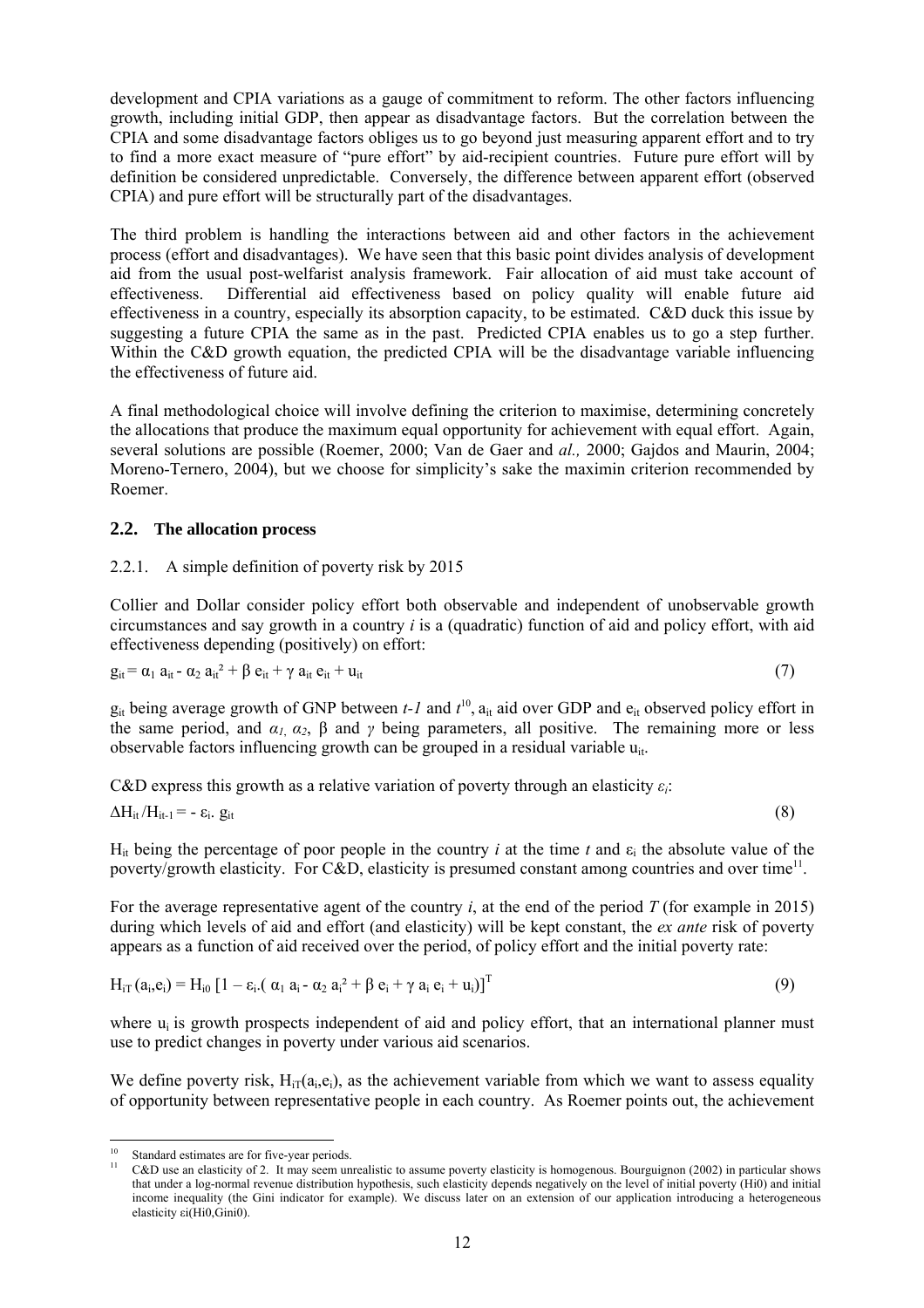variable is chosen mainly for non-economic reasons. Llavador and Roemer (2001), for example, just choose growth and point out that per capita GDP and the level of poverty or child mortality could also have been used as variables.

We could also have used the relative risk reduction  $-\Delta H_{iT}/H_{10}$ . This advantage variable would then only involve growth (aid, effort and circumstances) as in Llavador and Roemer application. We would also try to equalise chances of escaping poverty between individuals present in both t=0 and  $t=T$  and who were poor in  $t=0$ . We could then allocate a lot of aid to a country with initially few poor people but whose growth prospects were especially bad, as in some former Soviet Bloc countries. In view of the millennium development goals, we could also have kept the distance between initial poverty (target poverty level) and the actual level of it:  $(H_{i0}/2)$ - $H_{iT}$ =- $(H_{i0}/2)$ - $\Delta H_{iT}$ . Again, the criterion would tend to minimise differences in the initial poverty level, although less so than before.

2.2.2. Effort and disadvantage in development of long-term poverty risk

The achievement variable we have chosen,  $H_{iT}(a_i,e_i)$ , shows that every inhabitant of the world at the date *T* does not have the same chance of being poor, not just because of efforts made e<sub>i</sub> but also because of other growth factors  $u_i$ , poverty/growth elasticity  $\varepsilon_i$ , and initial poverty  $H_{i0}$ . These three factors are theoretically beyond the responsibility of countries during the period [0; T], so we will call them "disadvantage variables".

These variables may also affect observed effort during the period [0; T]. The international planner must not only get an idea of growth prospects ui, but also of the amount of policy effort made. To apply the equal opportunity variable properly, we must distinguish, within the *ex ante* effort, the proportion of *predictable* disadvantage and of pure effort, as free expression of policy responsibility ('Dworkin's cut'). Like C&D, but unlike Llavador and Roemer, we suggest that each country's pure effort is independent of the amount of aid it gets. There is no motivational restraint linked to aid distribution. Aid does not discourage effort, any more than it encourages it<sup>12</sup>. Suppose *ex ante* effort is expressed as a sum of two independent elements, pure effort Ei, withzero expectation and a function *e* of disadvantage variables:

$$
e_i = E_i + e(H_{i0}, u_i, \varepsilon_i)
$$
\n<sup>(10)</sup>

We show in Table 1 in part 2.3.1 that C&D's effort variable (the CPIA) depends significantly on disadvantage variables. We then see that, in C&D's chosen framework, aid effectiveness over growth, through parameter *γ*, depends not only on pure effort but also on disadvantage13. As C&D did not consider this possibility, their optimal allocation is based on taking into account efforts that include circumstances. By giving more aid to countries that show greater "apparent effort," they more often (if  $\delta e/\delta H$  is <0 and  $\delta e/\delta u$  is <0) give aid to countries that have good circumstances. These circumstances help aid to effectively reduce poverty but they mean C&D's optimal allocation is further from an equal opportunity allocation.

Let us assume  $\hat{e}_i = \hat{e}(H_{i0}, u_i, \hat{e}_i)$  is expected effort arising from disadvantage variables. In the absence of aid, the difference in poverty risk by the date *T* now depends only on the initial poverty level, growth disadvantages and poverty/growth elasticity – in other words factors that are beyond the (present and future) responsibility of the country. If:

$$
h_{iT} = H_{i0}^{1/T} \left[ 1 - \varepsilon_{i} \left( \beta \hat{e}_{i} + u_{i} \right) \right]
$$
 (11)

l

<sup>12</sup> Llavador and Roemer (2001) use the latter hypothesis while Knack (2003) uses an opposite one to show a negative correlation between progress in governance measured by variations in the ICRGE indicator and aid received.<br><sup>13</sup> Econometrically, the coefficients  $\alpha$ 1,  $\alpha$ 2 and especially  $\gamma$  obtained by C&D are thus biased, in particular  $\gamma$  is overest

positive correlation between effort and favourable circumstances. If however a measurement error is introduced into effort (say, in an additive form: ei = Ei +  $\rho$  ui +  $\eta$ i), then the sign of bias on the coefficients becomes indeterminate. In the application, we ignore these problems and use C&D's coefficients.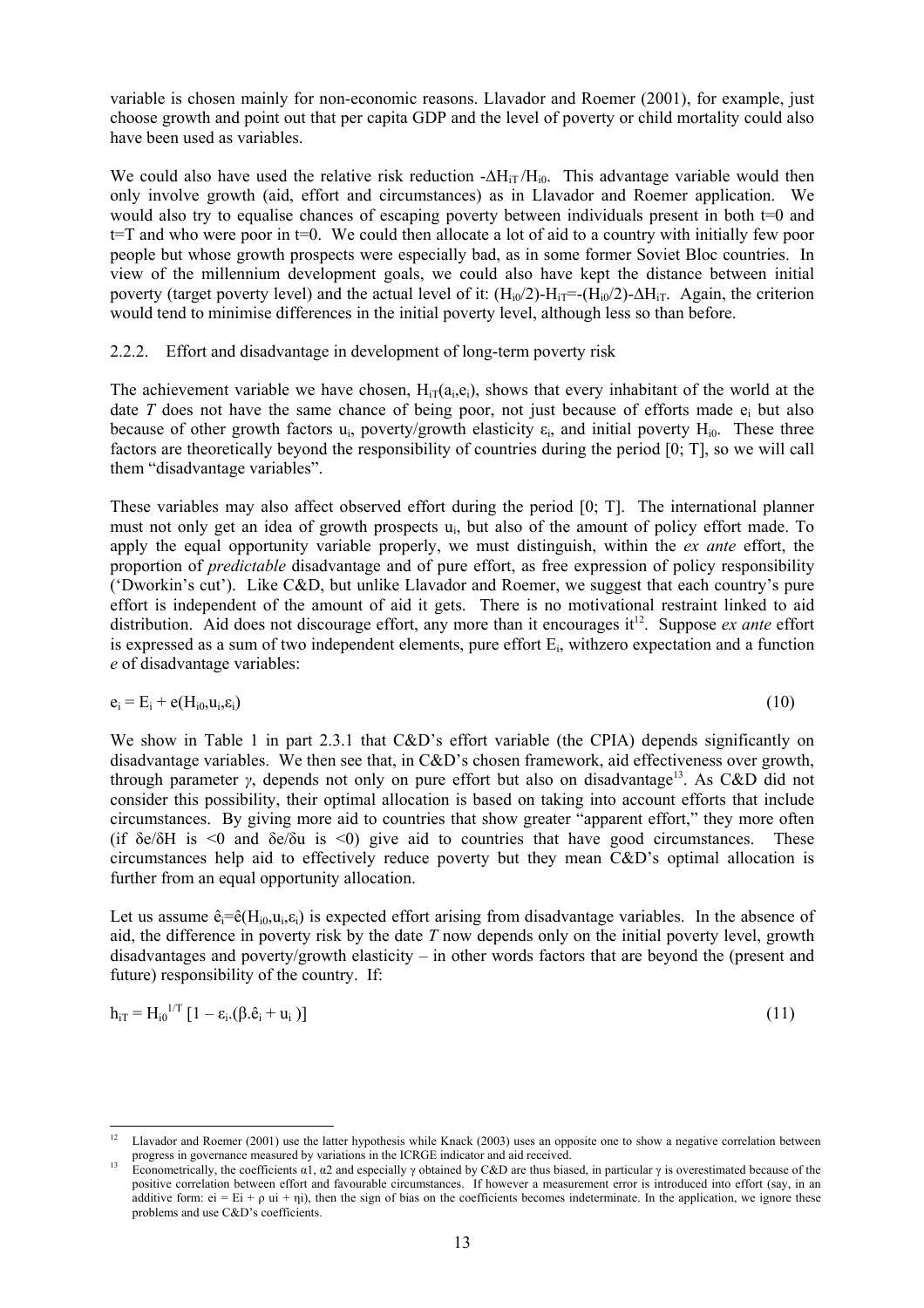$h_{iT}$ <sup>T</sup> is the *ex ante* prospects for poverty in country *i* at the date *T*, if they get no aid and if they make a policy effort which is *predictable on the basis of their disadvantage variables* during the whole period between 0 and *T*. The *ex ante* poverty risk by the year *T* having received aid ai and having made pure effort  $E_i$  can be expressed as:

$$
H_{iT}(a_i, E_i) = [h_{iT} - H_{i0}^{1/T} \varepsilon_i. (a_1 a_i - a_2 a_i^2 + \gamma \hat{e}_i. a_i + \gamma E_i. a_i)]^T
$$
\n(12)

Our criterion will be to equalise differences of poverty risk by the date *T* between countries facing different disadvantages but making the same degree of effort. The inclusion of a more distant date (larger *T*) gives more weight to growth prospects and possible differences in elasticity, in relation to the amount of initial poverty, since the two terms in  $H_{i0}$  in (11) and (12) are raised to the exponent  $I/T$ . The expression (12) also shows that the effectiveness of aid in reducing poverty potentially depends on all the disadvantage variables considered.

Under Sen's notion of "capability," the capacity to transform the resource (aid) into achievement (poverty reduction) varies widely. The formula says first that aid received compensates disadvantages in poverty prospects better when initial poverty is greater. So *since aid does not by assumption target the poor*, the growth it generates concerns them more if poverty is more widespread<sup>14</sup>. Second, aiddriven growth is better transformed into poverty reduction when elasticity is higher. Lastly, the effectiveness of aid in boosting growth depends on disadvantage variables grouped here in the term  $\hat{\mathbf{e}}_i = \hat{\mathbf{e}}(\mathbf{H}_{i0}, \mathbf{u}_i, \mathbf{\varepsilon}_i)$  and also, in line with Burnside and Dollar's original notion, accepted by C&D, on a pure policy effort Ei. Since aid has to be allocated *ex ante*, before any special circumstances  $(u_{iT})$  instead of de  $u_i$ ) or effort  $(e_i$  instead of  $\hat{e}_i$ ) arise, the only valid prediction of pure effort is the expectation of it, that is, 0:

 $E(H_{iT}|a_i, H_{i0}, u_i, \varepsilon_i) = H_{iT}(a_i, 0) = [h_{iT} - H_{i0}^{1/T} \varepsilon_i.(\alpha_1 a_i - \alpha_2 a_i^2 + \gamma \varepsilon_i.a_i)]^T$  (13)

This point in our approach is key. C&D, along with Llavador and Roemer, use data from past efforts to calculate their optimal allocations (see Part 1.1). Conversely, we have declined to predict a country's pure effort. We could have used  $\hat{E}_i = e_i - \hat{e}_i$  to do so, considering that the difference between observed and predicted effort reflects a structural national propensity to make a policy effort that will amount to collective responsibility. This option does not seem ethically justifiable to us. But it would not anyway change the principle of our method. We would have to allow the natural reward linked to such effort to come into play, while still refusing to add a "merit" -based social reward. We have verified that this kind of variant does not change the results of our illustration (see also note 15).

#### 2.2.3. The minimax criterion of equalizing poverty risk by 2015

To apply a criterion of equal opportunity, we argue that the "international planner" must only try to predict a country's growth differential u<sub>i</sub>. The equal poverty risk principle leads to aid allocation to minimise poverty level differences by the date *T*. The optimal allocation  $(a_i^*)$  is sought, corresponding to Rawls' minimax system:

Min Max { [ h<sub>iT</sub> - H<sub>i0</sub><sup>1/T</sup> 
$$
\varepsilon_i
$$
 ( $\alpha_1 a_i - \alpha_2 a_i^2 + \gamma \hat{e}_i a_i$ ) ]<sup>T</sup> }  
 u.t.c.  $\Sigma a_i y_{i0} = A_0$  (14)  
0  $\leq a_i$ 

Budget restraints involve allocating aid for the period 0 within an aid total  $A_0$ . Over time, this total varies with changes in national GDP  $y_{it}$ . Donors are assumed to commit to this optimal allocation  $(a_i^*)$ throughout the period *T* and accept changes over time in the total that their commitment involves (C&D make the same argument).

 $\overline{a}$ 14 However if elasticity is less in very poor countries, the product Hi01/T.εi is then less variable than Hi01/T.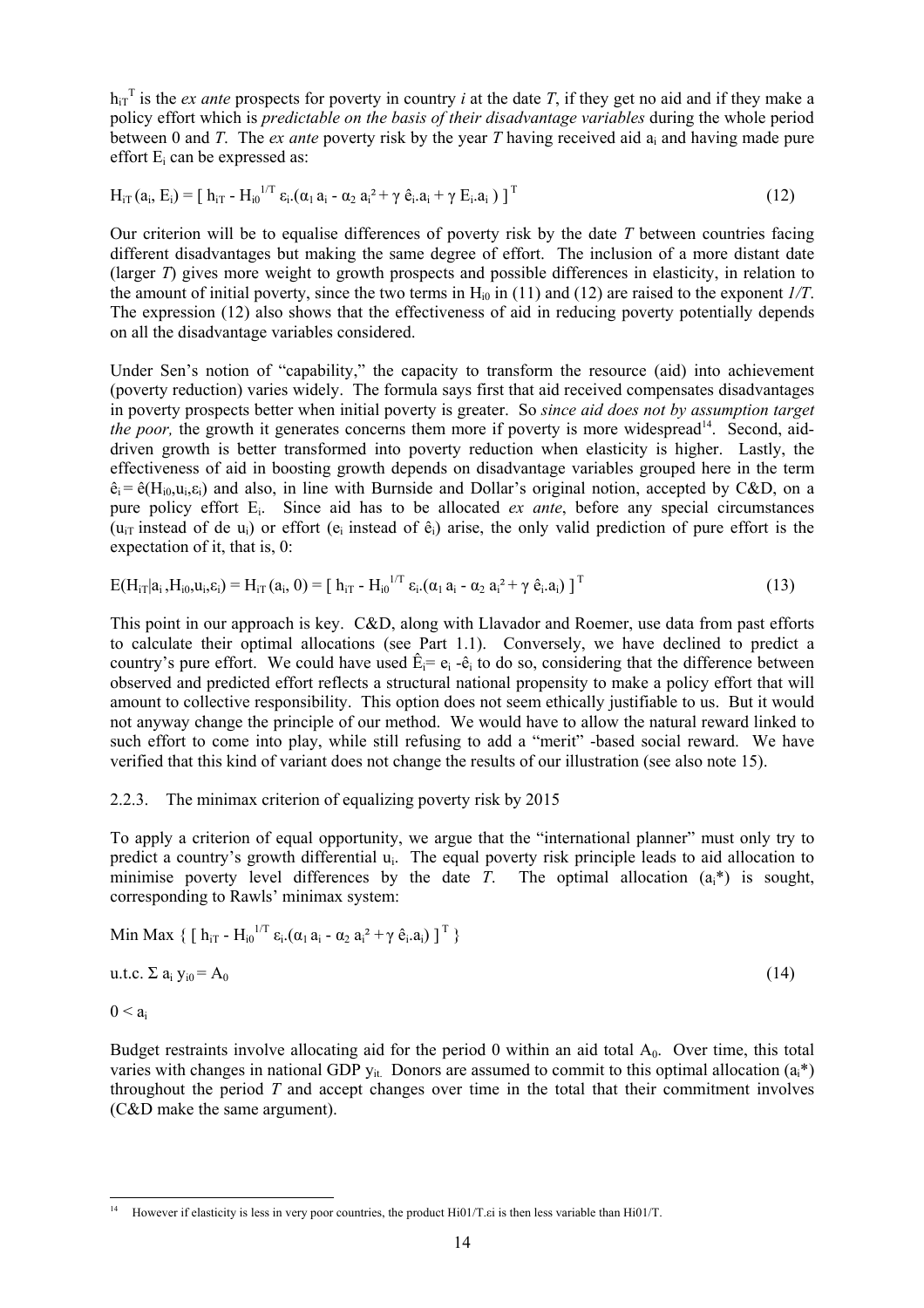The choice of Rawls' minimax criterion again calls for non-economic arguments. Very broadly, we could try to minimise any inequality index between poverty risks (Moreno-Ternero, 2004). The algorithmic answer to the problem would be more complex and might include multiple solutions.

The criterion also only allows a solution if the poverty risk is always decreasing in *ai*. The convexity of the relationship (positive  $\alpha_1$  and  $\alpha_2$ ) means there is maximal aid amax<sub>i</sub> =  $(\alpha_1 + \gamma \hat{e}_i)/2\alpha_2$  such that any more than this will not be efficiently absorbed and will hinder growth. Even with maximal aid amaxi, the country with the worst poverty prospects in 2015 may not rise to the level of the second poorest country. A saturation effect limits the possibilities of aid as a means of equalising opportunity. So the minimax criterion has to be defined more precisely, in the following way:

Min Max {  $\left[ h_{iT} - H_{i0}^{1/T} \varepsilon_{i.} (\alpha_1 a_i - \alpha_2 a_i^2 + \gamma \varepsilon_{i.} a_i) \right]$   $\left[ l \right]$  i such that  $a_i < \text{amax}_i$  }

$$
u.t.c. \Sigma a_i y_{i0} = A_0 \tag{15}
$$

 $0 \le a_i \le amax_i$ 

As long as the country with maximum disadvantage gets less than maximum aid amaxi, the country will remain part of minimisation. If it needs to be given amax<sub>i</sub> to minimise the criterion, since it cannot be given more, it gets excluded from the programme and is said to be "saturated." The optimal allocation  $(a_i^*)$  then comprises countries with the biggest disadvantages and which get amax<sub>i</sub> because they are saturated and less disadvantaged countries get less aid than amaxi and have equalised poverty risk. The first group of countries have heterogeneous poverty risks that are all higher to the homogeneous risks of the second group, but aid cannot help them further<sup>15</sup>.

#### **2.3. Illustration**

#### 2.3.1. Calculating parameters

Like C&D, we start from 1996 (T=0) and take 2015 as the goal, which means  $T=20$ . We use the same country database as C&D (2001), comprising 108 countries receiving aid in 1996. In that year, the total aid available  $A_0$  (\$71 billion) was the same as the total used by C&D to calculate their optimal allocation<sup>16</sup>. The countries' GDPs are at 1996 purchasing power parity. Like C&D, the poverty line used is \$2 per capita a day. Initial poverty rates Hi0 are also the same as C&D's. Parameters *α1*, *α2*, *β* and *γ* are estimates C&D use to calculate aid allocation ( $\alpha_1=0$ ,  $\alpha_2=0.04$ ,  $\beta=0.64$ , and  $\gamma=0.18$ ). Apparent effort levels are measured by CPIA categories numbered 1 to 5 by  $C&D^{17}$ . To calculate factor êi, we regress the CPIA scores over two disadvantage components – the regional indicators for growth prospects and the initial poverty level. We use the value predicted by the regression.

As Table 1 shows, at a given level of poverty, the 1996 CPIA was markedly less in sub-Saharan Africa, East Asia and the transition countries than elsewhere. Regardless of region, the poorest countries also got the worst scores. As Dalgaard, Hansen and Tarp (2004) noted, the CPIA is also strongly tied to previous growth performances (which serve to predict growth prospects in one of the proposed variants).

Poverty/growth elasticity  $\varepsilon_i$  is assumed identical at 2, following C&D. To predict growth prospects  $u_i$ , we first use regional growth differences estimated by C&D, which are the coefficients of the regional dummies in South and East Asia, sub-Saharan Africa, the Middle East and North Africa, Eastern Europe and Central Asia, and Latin America. We also take account of growth differences caused by

 $15$ 15 In the above example, where a heterogeneous pure effort Êi is taken into account, the maximin criteria will be changed in the following way: Min  $\Sigma_{\rm E}$  Max  $\left[ \; {\bf h}_{\rm iT} \; {\bf -} \; {\bf H}_{\rm i0}^{\rm 1/T} \; {\bf \epsilon}_{\rm i} . (\alpha_1 \; {\bf a}_{\rm i} \; {\bf -} \; \alpha_2 \; {\bf a}_{\rm i}^{\rm 2} + \gamma \; \hat{\bf e}_{\rm i} . {\bf a}_{\rm i} + \gamma \; \hat{\rm e}_{\rm i \cdot \rm ai} \; ) \; \right]$ <sup>T</sup>

As C&D note, the total aid for the 108 countries is only \$38 billion, not \$71 billion. In their paper, C&D give no clue about their use of the larger figure to calculate their optimal allocation. As we want to be able to compare our allocation with theirs, we use the same

amount as they do. Comparison with the observed 1996 allocation thus becomes less appropriate.<br>
19 Unlike C&D, we do not have true CPIA levels because such data was not published by the World Bank. By numbering the CPIA categories 1 to 5, the marginal effectiveness of reconstituted aid is thus not quite the same as C&D's. But this difference is very small and less important.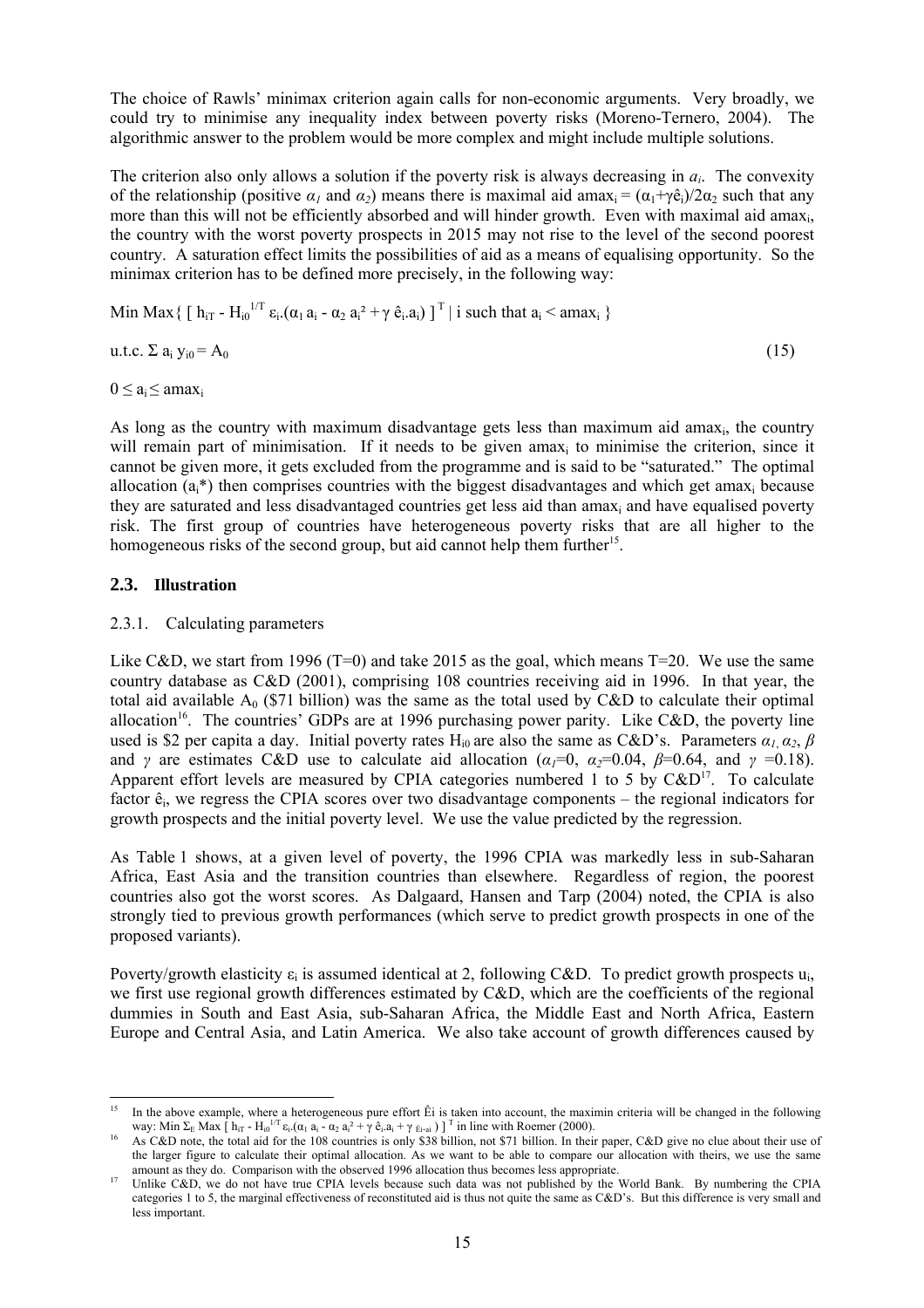predicted effort  $\hat{e}_i$  (in the term  $\beta \cdot \hat{e}_i$ )<sup>18</sup>. We set these differences around an average 1% per capita GDP growth for 1996-201519. Based on 1996 poverty levels, growth prospects and estimates of predicted effort, we can then calculate poverty prospects in 2015 with zero aid:  $h_{iT}$ <sup>T</sup> = H<sub>i0</sub> [1 – 2.( $\beta \cdot \hat{e}_i + \hat{u}_i$ )]<sup>T</sup>.

| Dependent variable:               | <b>CPIA</b> |          |           |          |  |  |  |  |
|-----------------------------------|-------------|----------|-----------|----------|--|--|--|--|
|                                   | Model(A)    | Model(B) |           |          |  |  |  |  |
|                                   |             | Standard |           | Standard |  |  |  |  |
|                                   | Coeff.      | Error    | Coeff.    | Error    |  |  |  |  |
|                                   |             |          |           |          |  |  |  |  |
| Sub-Saharan Africa                | $-0.760*$   | (0.339)  | $-0.654*$ | (0.313)  |  |  |  |  |
| North Africa and Middle East      | $-0.274$    | (0.578)  | $-0.420$  | (0.561)  |  |  |  |  |
| South Asia                        | $-0.007$    | (0.544)  | $-0.466$  | (0.547)  |  |  |  |  |
| East Asia and the Pacific         | $-0.763*$   | (0.339)  | $-1.256*$ | (0.397)  |  |  |  |  |
| Latin America                     | (ref.)      | (ref.)   | (ref.)    | (ref.)   |  |  |  |  |
| Eastern Europe and Central Asia   | $-0.873*$   | (0.356)  | $-0.329$  | (0.434)  |  |  |  |  |
| Poverty rate at \$2 a day in 1996 | $-1.414*$   | (0.637)  | $-1.020*$ | (0.594)  |  |  |  |  |
| Growth 1986-96 $(\% )$            |             |          | $+0.199*$ | (0.046)  |  |  |  |  |
| Gini index                        |             |          | $-1.511$  | (1.719)  |  |  |  |  |
| $R^2$                             |             | 0.178    |           | 0.315    |  |  |  |  |
| N                                 |             | 108      | 108       |          |  |  |  |  |

#### **Table 1: Prediction of CPIA by disavantadge variables**

*Method*: Ordinary least squares\*: significant at 10%

We then make two variants on disadvantage variables to see how sensitive our allocation is to two sources of heterogeneity in the countries – one to do with poverty/growth elasticity and the other to do with growth prospects.

Taking account of differential elasticity is interesting because it directly ties in with Sen's notion of "capability", describing the capacity to convert a resource (in this case, aid) into achievements (poverty reduction) as explained earlier. Drawing on Bourguignon (2002), we reconstitute theoretical poverty/growth elasticity for 1996 and 2015, assuming log-normality of income distribution. In 1996, these elasticities are based solely on C&D's 1996 \$2 poverty rates. Taking into account the Gini indexes available for the 1990s<sup>20</sup>, we then calculate a purchasing power parity per capita GDP adjustment factor to determine these poverty levels from the theoretical formula arising from lognormal distribution.

Assuming that this adjustment factor and Gini indexes are fixed, we calculate theoretical elasticity in 2015 from predicted 2015 per capita GDP based on 1996-2015 growth prospects. The 1996-2015 growth is involved because elasticity changes with per capita  $GDP<sup>21</sup>$ . Finally we use the average of the 1996 and 2015 theoretical elasticities. This average depends negatively on 1996 poverty levels, negatively on Gini-measured initial inequality levels and positively on growth prospects. This formula shows more than 80% of countries with elasticity below 2, with a minimum of 0.03 and a maximum of 3.51.

We then look at a second variant which introduces heterogeneity in growth prospects in each region. From average annual growth rates in these countries between 1986 and 1996, we calculate for each country how far its growth deviates the regional average and add this difference to the growth prospects used initially for 1996-2015.

 $18$ 18 So growth prospects are not strictly homogeneous within regions since the predicted effort also depends on the rate of initial poverty, as shown in Table 1.<br><sup>19</sup> Our first concern is not the realism of growth prospects. Table 5 however shows that we obtain credible figures for poverty changes

between 1996 and 2015.<br><sup>20</sup> The 6-point correction suggested by Deininger and Squire is applied for the Gini indexes based on income and not consumption data.<br>When unavailable, the Gini index is presumed equal to the regio

<sup>&</sup>lt;sup>21</sup> Aid is only marginally involved in growth, so we assume elasticity is not affected by allocated aid.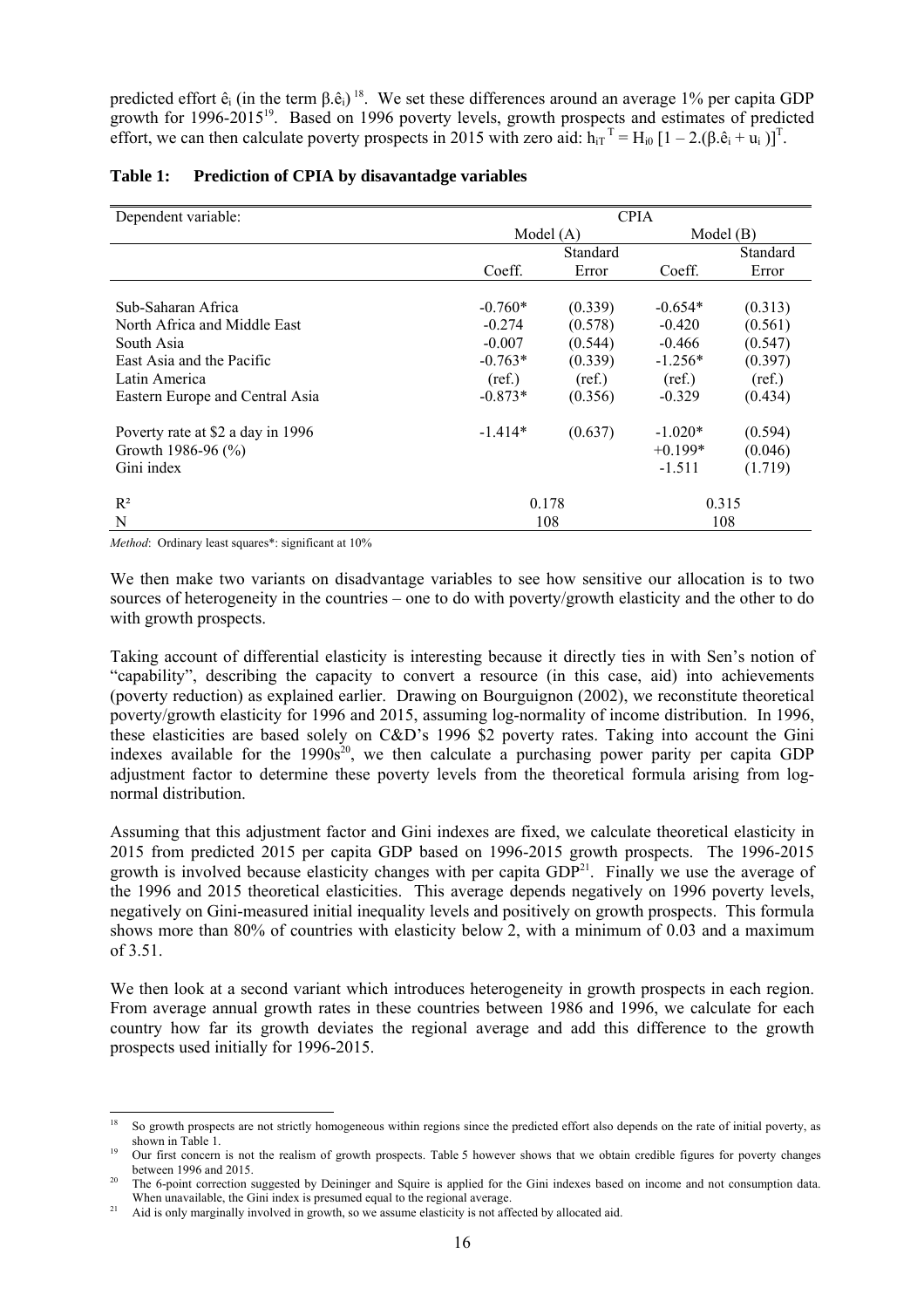| Allocations      | Elasticity $(\epsilon_i)$                       | Growth prospects $(u_i)$                                                       |
|------------------|-------------------------------------------------|--------------------------------------------------------------------------------|
| EOp1             |                                                 | $1\%$ + C&D regional deviation + (deviation from predicted effort)             |
| EOp2             | $\varepsilon = \varepsilon(H_{i0}, Gini_0, ui)$ | $1\%$ + C&D regional deviation + (deviation from predicted effort)             |
| EOp <sub>3</sub> | $\varepsilon = \varepsilon(H_{i0}, Gini_0, ui)$ | $1\%$ + C&D regional deviation + (deviation from predicted effort) + deviation |
|                  |                                                 | from 1986-96 growth                                                            |

| Table 2: |  |  | Optimal allocation variants by equality of opportunity |
|----------|--|--|--------------------------------------------------------|
|          |  |  |                                                        |

 $H_{ii}=$  initial poverty rate at \$2 (1996); *Gini<sub>0</sub>*= Gini index of initial income inequality(1990s).

For allocations EOp1 and EOp2, effort is predicted using the model (A) in Table 1 and for EOp3 model (B).

#### 2.3.2. Calculating optimal allocation

So the proposal for equalising opportunity through international aid consists of minimising the maximum 2015 poverty risk (based on the 108 countries). The algorithm divides up the countries by risk of poverty with zero aid  $(h_{iT})$ . It then calculates for each country the amount of aid needed to lift the country *i* and *all the countries at greater disadvantage* to the 2015 poverty risk level of the next poorest country  $(i+1)$ . This requires solving a second-degree equation and giving it the smallest positive root.

However, the equation may be unsolvable because aid becomes ineffective above a certain level. A makeshift solution must be found, as explained above. The aid amount used is then amax<sub>i</sub>, the level at which the marginal effectiveness becomes zero and the country receives no more extra aid during the allocation algorithm. It is said to be "saturated"  $^{22}$ . So aid is allocated to countries bit by bit until the fixed total of aid is reached.

When the aid needed to lift the country and its non-saturated predecessors to the level of the next country exceeds this fixed total, the allocation process described above ceases to operate. The country in question is called the "pivotal country." The algorithm then calculates how much aid is left over and allocates it to the "pivotal country" and its non-saturated predecessors so as to lessen further their poverty risk and reach the exact figure of the available fixed aid. All countries better off than the "pivotal country" will not get any aid. Their 2015 poverty risk is anyway lower than countries in the same effort category that get positive aid.

#### 2.3.3. Results

Table A1 in the Appendix shows detailed country results for each simulated allocation. Table 3 synthesises international aid allocations according to the equality of opportunity we have devised, through a correlation matrix. The EOp1 and EOp2 allocations are very closely correlated. They share growth prospects and differ only in their national poverty/growth elasticity. As expected, the EOp3 allocation is further from the other two, especially the first one. This first result shows the key role of growth prospects, which strongly influence a country's disadvantages, either directly or through changing elasticity over time.

The three allocations are also positively correlated to  $C&D$ 's allocation. And although the comparison is less valid because it does not involve the same single amount of total aid, the three allocations, according to equal opportunity, correlate similarly to the effective 1996 allocation. They are also much further from it than C&D's allocation is.

The correlation of the three allocations with the 1996 poverty level is high – equal or higher to C&D's. The latter arbitrates between this initial poverty level and the apparent policy effort measured by the CPIA, while the EOp allocations arbitrate between poverty and prospects for growth. So they more

l 22 This maximal aid amount in percentage of GDP varies according to predicted CPIA, so according to initial poverty level and regional dummies. For the EOp1 and EOp2 scenarios with model A in Table 1, it lies between 5.5 and 9.8% (average 7.5%). For the EOp3 variant and with model B, it is between 3.8 and  $11.0\%$  (also an average 7.5%).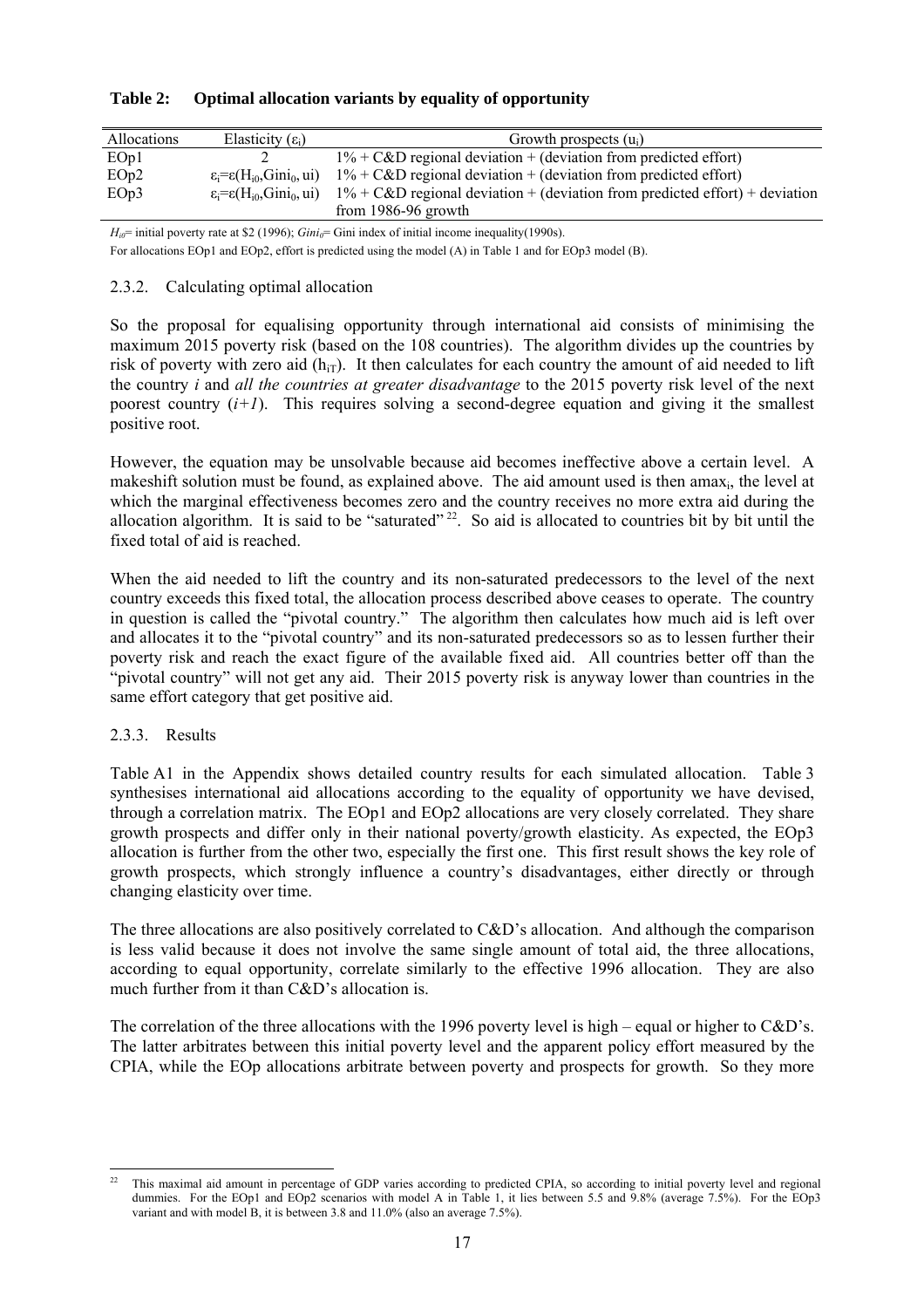often favour countries that get a bad CPIA score, in view of the CPIA's (negative) correlations<sup>23</sup> with poverty and with growth prospects (positive, mainly with EOp3).

|                     | EOp1    | EOp2    | EOp3    | C&D     | 1996 aid |
|---------------------|---------|---------|---------|---------|----------|
| EOp1                | 1.0     | 0.89    | 0.80    | 0.58    | 0.48     |
| EOp2                |         | 1.0     | 0.65    | 0.55    | 0.47     |
| EOp3                |         |         | 1.0     | 0.55    | 0.43     |
| C&D                 |         |         |         | 1.0     | 0.70     |
| \$2 poverty (1996)  | 0.72    | 0.75    | 0.69    | 0.69    | 0.52     |
| Growth1             | $-0.68$ | $-0.56$ | $-0.46$ | $-0.30$ | $-0.29$  |
| Growth <sub>2</sub> | $-0.37$ | $-0.39$ | $-0.53$ | $-0.23$ | $-0.24$  |
| Gini indicator      | 0.48    | 0.44    | 0.25    | 0.25    | 0.23     |
| <b>CPIA</b>         | $-0.33$ | $-0.32$ | $-0.35$ | $-0.16$ | $-0.25$  |

|                        |  |  |  |  | Table 3: Correlation between aid allocations and with the variables of disadvantage and |  |
|------------------------|--|--|--|--|-----------------------------------------------------------------------------------------|--|
| apparent effort (CPIA) |  |  |  |  |                                                                                         |  |

*Key*: The Pearson coefficient of correlation is between the horizontal and vertical variable. The vertical shows aid allocation as percentage of GDP. EOpx: see Table 2; C&D: Collier and Dollar's allocation; 1996 aid: effective allocation; Growth1: growth prospects used for EOp1 and EOp2; Growth2: growth prospects used for EOp3.

Table 4 summarises the result of allocation by major regions and this time shows a big difference between the EOp1 allocation on the one hand and its two heterogeneously elastic variants and the C&D allocation on the other. In the first case, no aid has been allocated to South Asia, which allows sub-Saharan Africa and, secondarily, Latin America and East and Central Asia, to get more. Bangladesh, India and Nepal have initial poverty levels just as high as the poorest African countries but have much better growth prospects, which would suggest substantial poverty reduction between 1996 and 2015 if the poverty/growth elasticity is 2 (as C&D also suppose). Where elasticity is more realistic<sup>24</sup>, poor South Asian countries get significant and even more aid than the amount recommended by C&D.

This similarity between the EOp2 and EOp3 allocations and that of C&D is misguiding however. First, aid allocated to India is limited ad hoc in C&D's model through a population parameter that restricts the possibility of giving aid to a single country (see 1.1, equation (2)). We introduce no such limitation. Also, the smaller weight of sub-Saharan Africa in EOp2 and EOp3 is because South Africa gets no aid (see Table A1), while its GDP is a third of Africa's total. The country has a 50% poverty rate and average growth prospects and is thus rivalled by poorer South Asian countries (India, Bangladesh and Nepal, which have over 80% poverty).

EOp2 and EOp3 allocations are more generous to the poorest countries in Latin America and the Caribbean, Eastern Europe and Central Asia, to the detriment of those in East Asia whose growth prospects are good and which reward C&D's allocation, such as Laos, Vietnam, Mongolia and Papua New Guinea (see Table A1).

#### **Table 4: Aid allocated**

|                                 | EOp1 | EOp2    | EOp3 | C&D |
|---------------------------------|------|---------|------|-----|
| Sub-Saharan Africa              | 4.5  | 2.7     | 2.3  | 3.3 |
| North Africa and Middle East    | 0.0  | 0.0     | 0.0  | 0.0 |
| South Asia                      | 0.0  |         | 2.0  | 1.5 |
| East Asia and Pacific           | 0.0  | $0.0\,$ | 0.0  | 0.1 |
| Latin America                   | 0.6  | 0.2     | 0.2  | 0.1 |
| Eastern Europe and Central Asia |      |         | 04   |     |

Note: Percentage of regional GDP (PPP 1996).

l

This negative relationship between the poverty rate and the CPIA also explains why C&D's allocation is (slightly) negatively correlated with the CPIA.<br>On this, see Cling, De Vreyer, Razafindrakoto, Roubaud (2004).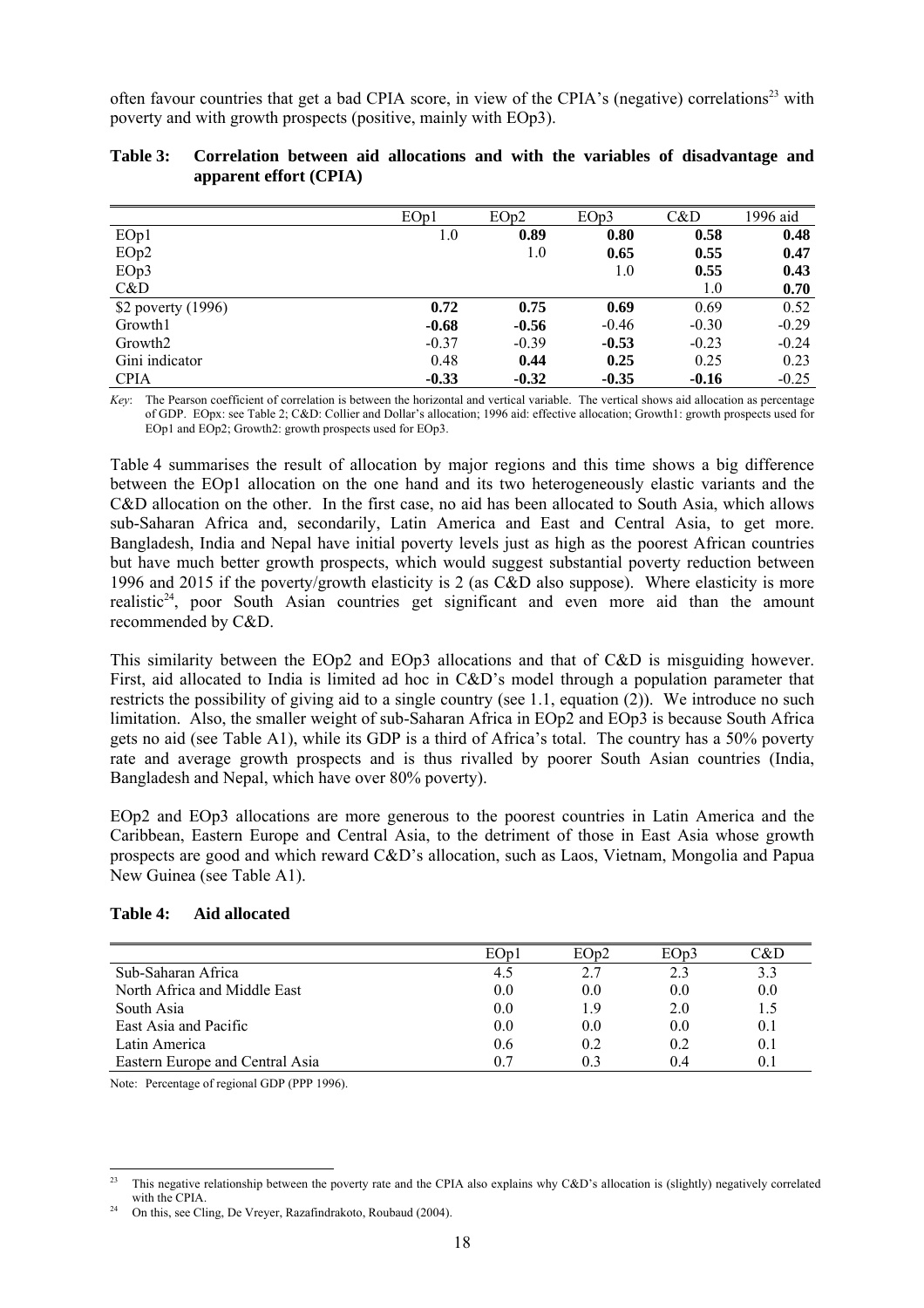|                                 | EOp1 | EOp2 | EOp3 | C&D  | Aid 1996 |
|---------------------------------|------|------|------|------|----------|
| Sub-Saharan Africa              | 53.6 | 31.8 | 27.2 | 39.5 | 38.2     |
| North Africa and Middle East    | 0.0  | 0.0  | 0.0  | 0.0  | 9.9      |
| South Asia                      | 0.0  | 513  | 53.5 | 41.5 | 12.9     |
| East Asia and Pacific           | 0.0  | 0.0  | 0.0  | 8.5  | 17.6     |
| Latin America                   | 26.0 | 9.4  | 8.4  | 6.6  | 12.9     |
| Eastern Europe and Central Asia | 20.3 | 7.4  | 109  | 39   | 8.5      |

#### **Table 5: Aid received**

Note: Percentage of total aid.

The main differences between the EOp and C&D allocations can be summed up by regressing the difference between aid (in relation to GDP) in the cases of EOpx and C&D over the relevant characteristics of the countries for each allocation – initial poverty, Gini indicator, per capita GDP, population, growth differences and apparent policy effort (CPIA). These variables are the ones involved in calculating an allocation. The results of this multivariate analysis go with those in Table 3 and are given in Table A2 in the Appendix. The linear regressions made explain in each of the three cases at least half of the variance of differences (as much as 65% of the variance of differences between EOp1 and C&D)<sup>25</sup>. They show that what likens or differentiates the two kinds of allocations is the principle of fairness that has guided their compilation.

So the EOp and C&D allocations are similar in taking the poverty level into account. However, at a given poverty level, growth prospects in the EOp allocations, and the CPIA, per capita GDP and population in the C&D one are the variables that explain the difference. The EOp allocations compensate countries with poor growth prospects at a given effort and poverty level. The C&D allocation helps countries that score well in apparent policy effort (CPIA) and also low per capita GDP countries with small population, also at a given poverty level. This advantage enjoyed by poorer and smaller countries in the C&D allocation has already been noted (see equation (2), 1.1). It arises from the combination of three factors: (i) the effectiveness of the marginal aid dollar is higher in countries with low overall GDP, (ii) the C&D criterion seeks to maximise *the number of poor people* who have escaped from poverty, and (iii) C&D introduce an ad hoc limitation of the population factor so as not to allocate all aid to India.

So the allocations suggested here contrast, like C&D's, with the present distribution of aid by giving more weight to the poorest countries. Apart from this general result, the principle of equal opportunity leads to several possible allocations since it calls for a prediction. In line with C&D's main result, an allocation according to equal opportunity could very well call for redirecting a large part of international aid (about a third in the case of EOp2, EOp3 and C&D) to South Asia, where poverty is as high as in sub-Saharan Africa.

But this similar conclusion does not arise from the same principles at all. For C&D, Bangladesh, India and Sri Lanka are both *compensated* for their high poverty level and *rewarded* for their high score for quality of institutions and policy, which is supposed to correspond to their past efforts. With our EOp allocations, only their poverty level and independent growth prospects are involved. As soon as these growth prospects are good enough to hope for substantial poverty reduction by 2015 without aid or special policy efforts, aid should be redirected to other regions with less bright futures.

This is the rationale of the EOp1 allocation, where poverty/growth elasticity of 2 produces very significant poverty reduction in the Indian sub-continent by 2015 (see Table 6 below) and thus the region's exit from the group of countries most deserving of international aid. This allocation, based only on the regional growth differences obtained by  $C&D$  and which uses the same elasticity assumption, is also the closest methodologically to the C&D allocation. It significantly produces the most opposite results in regional aid allocation, redirecting 15% of aid to Africa, 15% to Latin

l The variables taken into account are the only ones involved in compiling the allocations, so the difference between them is a very complex but accurate non-linear function of these variables. The linear regressions are only an approximation of it reflected by the  $R<sup>2</sup>$  of the regressions (percentage of explained variance).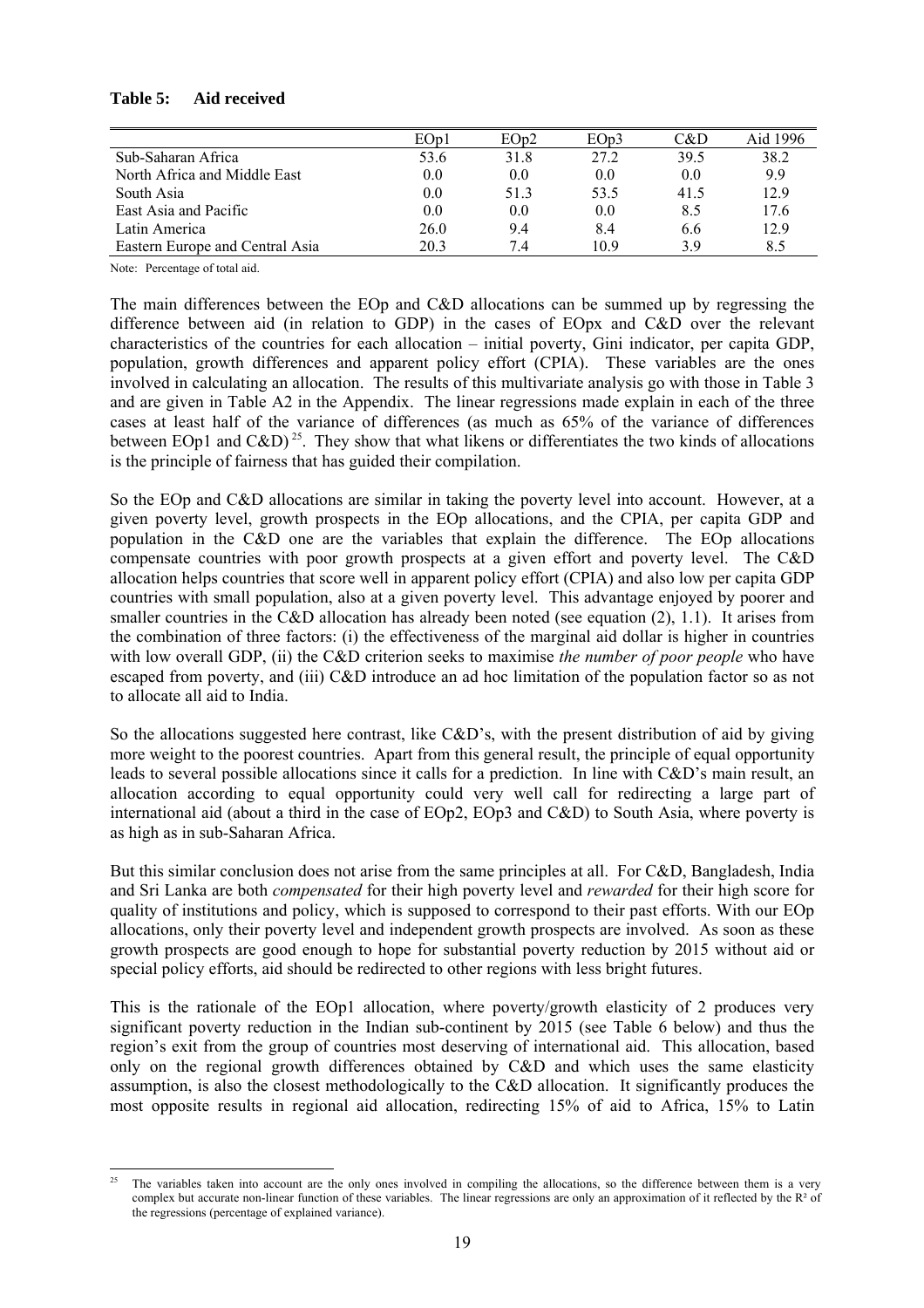America and 10% to Eastern Europe and Central Asia and judging all of South and East Asia as not needing aid.

Table 6 gives \$2 a day poverty predictions for 2015 reflecting regional growth prospects used for EOp1 (see above), with an optimistic poverty/growth elasticity of 2 for all countries, average annual per capita growth of 1% and policy effort predictions from model (A) in Table 1. These forecasts are calculated for the allocations EOp1 and C&D, for the 1996 effective allocation and then in the absence of international aid. They reduce \$2/day world poverty by half even without international aid, from 61 to 27% between 1996 and 201526. This positive development is almost entirely due to South and East Asia, and especially to China and India's good growth prospects, because of the population weight of these two countries (which contain half the total population of the 108-country sample of aid recipients).

In view of these global prospects, international aid's contribution might seem insignificant. However it is not at all so in sub-Saharan Africa, where poverty is not expected to fall between 1996 and 2015 without aid, while it falls by more than 25 points with the EOp1 and C&D allocations and more than 10 points with current aid. In all, the substantial aid proposed by EOp1 and C&D would allow more than 6% of the world's population to escape poverty<sup>27</sup>. As a result of its basic principle, the C&D allocation maximises this contribution of aid to poverty reduction because of the special effort in favour of South Asian countries. However, the difference in poverty forecast from the EOp1 allocation is only 0.7 percentage points.

But the EOp1 allocation, in accordance with its own goal, also minimises the maximal poverty rate which reaches 70% in 2015 compared with 77% under the C&D allocation (in Mozambique in both cases). The EOp allocation's ability to equalise poverty risks between countries by 2015 is limited by the aid saturation effect which means aid's impact on growth diminishes after a certain point. Of the 79 non-saturated countries under EOp1, maximum poverty falls to 30%, while it is much more than 50% under the C&D projection (whether one considers these 79 countries or the 89 to which C&D allocates aid lower than saturation point).

As the two last lines of the table show, the EOp1 allocation is by far the most effective limit to the growth of poverty risk inequalities between countries or among the world's population<sup>28</sup>. Projected regional growth disparities between 1996 and 2015 increase the Gini index of individual poverty risks from 0.20 to 0.34 in the absence of international aid. With the C&D allocation or the one presented here, the result is identical and even slightly worse. The EOp1 allocation however cuts the rise in inequality by almost half, since it reaches only 8 points instead of 14.

So despite the effect of aid saturation, the allocations we propose equalise poverty risk much better, while reducing overall world poverty almost as much as  $C&D$ 's allocation.

 $\overline{a}$ 

Note however that the millennium goal set concerns extreme poverty (less than \$1/day).<br>The EOp1 and C&D allocations are based on the same total aid in 1996 (about \$71 billion), in contrast to the observed 1996 aid (see note 17 above). Since the EOp2 and EOp3 allocations use a range of poverty/growth elasticities where 80% of countries have elasticity below 2, the poverty predictions are more pessimistic. Without international aid, projected poverty in 2015 with these heterogeneous elasticities comes to 39% instead of 27%. The EOp2 allocation only brings it down to 36%. Unfortunately it is not possible to calculate the variants of the C&D allocation which would take into account this range of elasticities, due to unavailability of precise CPIA data. The rationale of C&D's allocation would lead to giving more aid

<sup>&</sup>lt;sup>28</sup> The EOp allocations calculated here minimise the maximal poverty risk in non-saturated countries and not the Gini index of poverty risk (see 2.2.3 and Moreno-Ternero, 2004). However they are closer to the minimisation of this criterion than C&D's allocation, which does not respond to any fairness factor.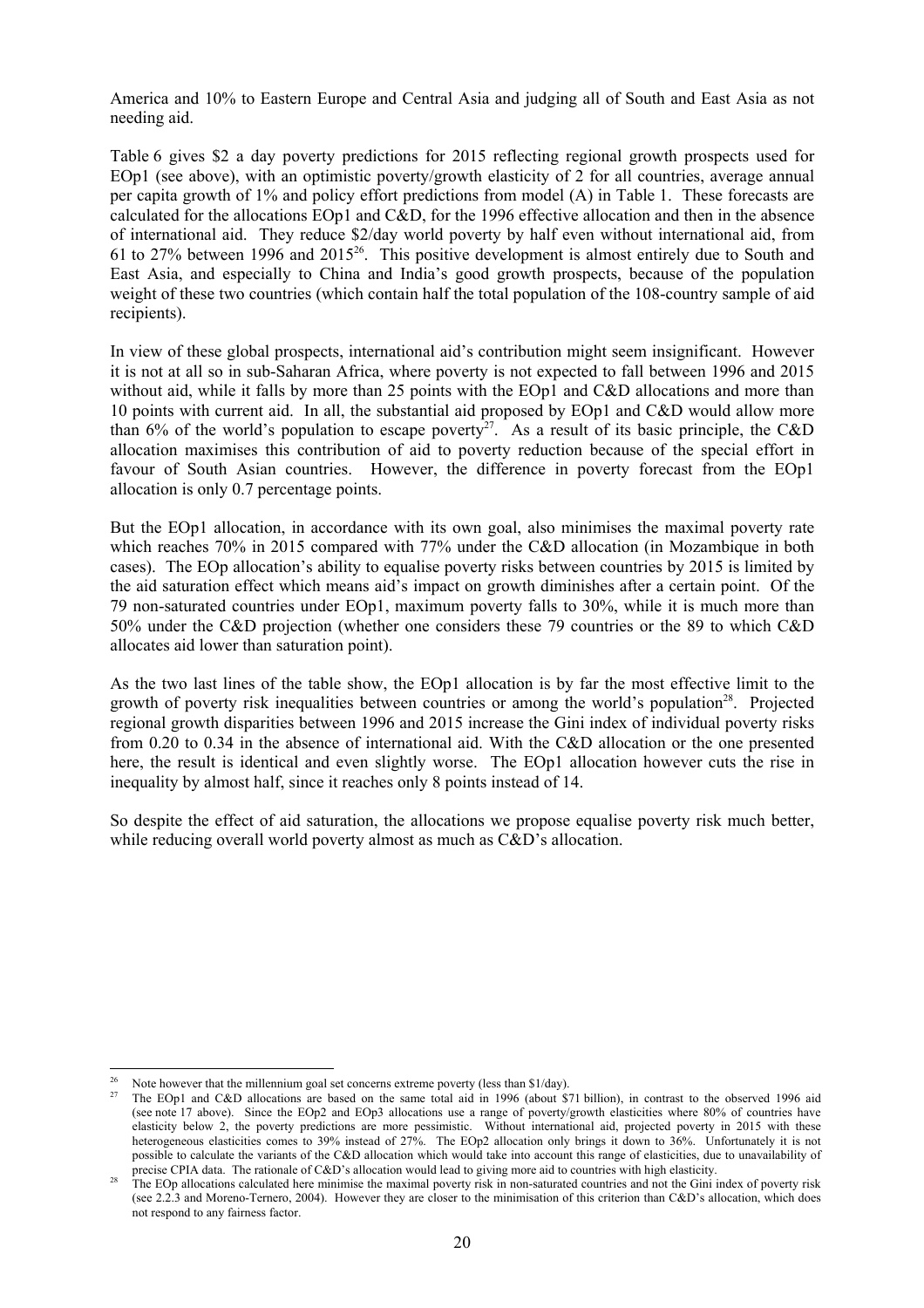|                                     | 1996  |      | 2015 projections |             |          |
|-------------------------------------|-------|------|------------------|-------------|----------|
|                                     |       | EOp1 | C&D              | Current aid | Zero aid |
| Poverty level* $(\%)$ :             |       |      |                  |             |          |
| Recipient countries in 1996         | 61.5  | 21.3 | 20.6             | 23.8        | 27.4     |
| Sub-Saharan Africa                  | 71.6  | 41.8 | 46.8             | 59.2        | 76.9     |
| North Africa and Middle East        | 34.7  | 15.7 | 15.7             | 11.8        | 15.7     |
| South Asia                          | 84.9  | 22.5 | 16.1             | 21.0        | 22.5     |
| East Asia and Pacific               | 57.1  | 11.8 | 11.4             | 11.4        | 11.8     |
| Latin America                       | 42.6  | 26.5 | 30.7             | 31.0        | 33.9     |
| Eastern Europe and Central Asia     | 27.7  | 17.4 | 19.7             | 19.7        | 20.9     |
| Maximal poverty risk** $(\%)$ :     | 100.0 | 70.3 | 77.2             | 100.0       | 100.0    |
| Non-saturated countries***          | 93.0  | 29.7 | 62.4             | 70.6        | 100.0    |
| Non-saturated countries for EOp1*** | 89.0  | 29.7 | 56.0             | 83.3        | 67.8     |
| Gini index of poverty risk:         |       |      |                  |             |          |
| Between countries                   | 0.25  | 0.29 | 0.38             | 0.45        | 0.35     |
| Between people*                     | 0.20  | 0.28 | 0.35             | 0.37        | 0.34     |

#### **Table 6: Projection of poverty and poverty risk inequalities between 1996 and 2015**

Notes: Based on 1996 initial poverty levels with growth prospects used to compute the EOp1 allocation (see text) and using a poverty/growth elasticity of 2, the rate of \$2/day poverty would be 41.8 % in sub-Saharan Africa if aid was allocated according to EOp1 and 46.8% according to C&D.

\*: Weighted by the population; for 2015: *World Development Indicators 2004* projections, World Bank.

\*\*: Poverty level in countries where poverty is maximal.

\*\*\*: Saturated country = one where allocated aid is higher or equal to aid that maximises growth (see text).

#### **CONCLUSION**

We have suggested a normative method of allocating international aid to countries based on equality of opportunity concerning the risk of poverty, as an alternative to that of Collier and Dollar (2001), which maximises the impact of aid on worldwide poverty reduction. The major problem with C&D's allocation is that, in terms of distributive justice, it allows the persistence of very big inequalities in poverty risk between people living in countries whose structural disadvantages are very different. Our work, based on "post-welfarist" theories of justice, gives more weight to the poorest countries. The principle of equal opportunity also involves taking structural growth disadvantages into account rather than the quality of past policies. The result we obtain equalises poverty risk much better between the world's people while reducing global poverty almost as much as C&D's proposal.

Our paper highlights issues of fairness which underpin any proposal for reforming aid allocation. It argues that *the choice* of "good candidates" for aid involves not just knowledge of the factors that make aid effective but also of the structural factors that hinder poverty reduction in a country, which are growth disadvantages and problems of transforming growth in poverty reduction. As well as measuring the quality of institutions and institutional change, attention should also be paid to identifying these intangible structural disadvantages which fair allocation of international aid cannot ignore.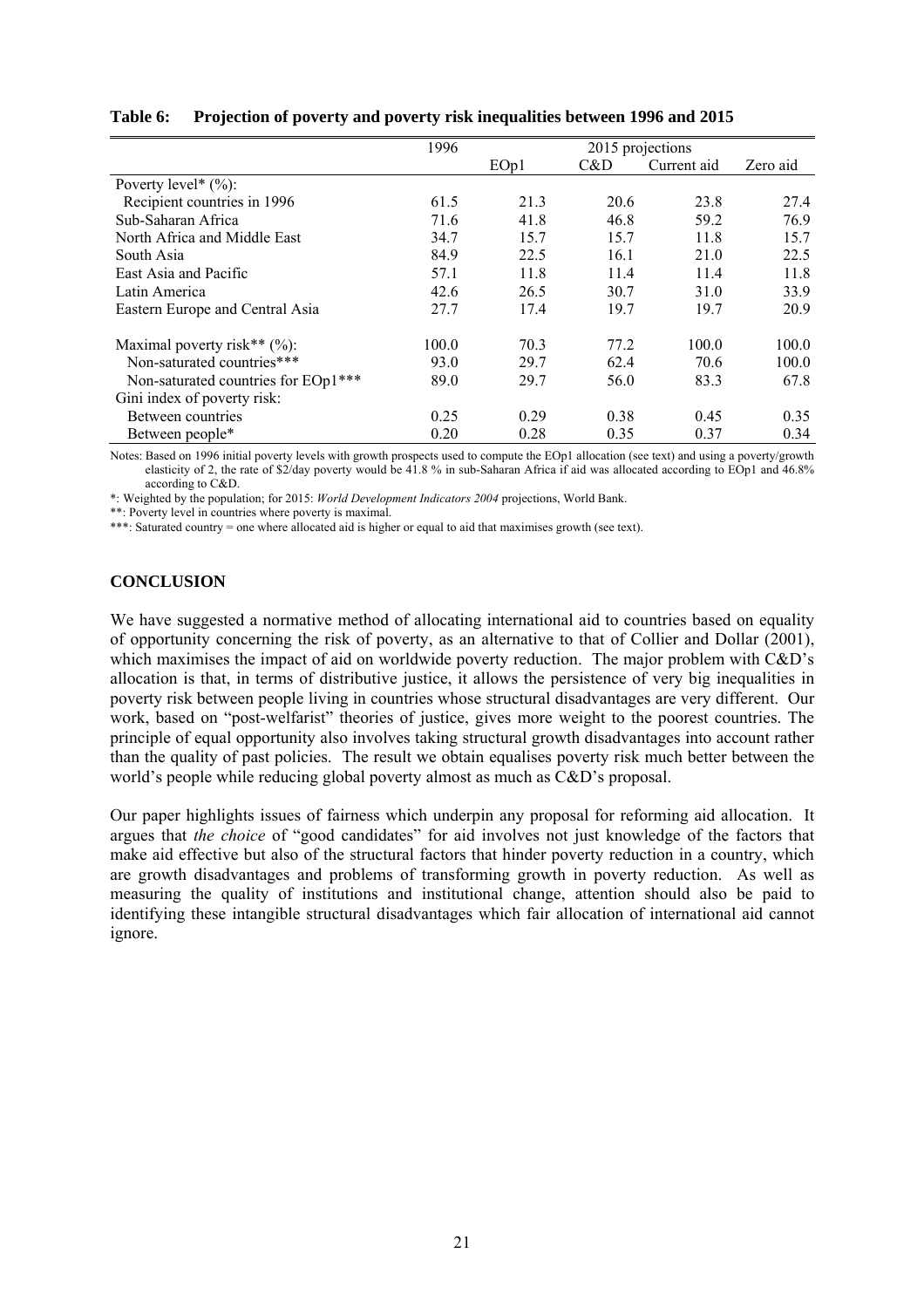### **APPENDIX**

## **Table A 1: Aid allocation by country**

| Country                          | <b>CPIA</b>    | H <sub>0</sub> | $\bullet$    | G1          | G2           | EOp1        | EOp <sub>2</sub> | EOp3      | <b>C&amp;D</b> | oda96        |
|----------------------------------|----------------|----------------|--------------|-------------|--------------|-------------|------------------|-----------|----------------|--------------|
| Sub-Saharan Africa               |                |                |              |             |              |             |                  |           |                |              |
| Angola                           | $\mathbf 1$    | 68             | .5           | $\mathbf 0$ | $-6$         | 6.6         | 6.6              | 6.6       | .6             | 2.4          |
| Benin                            | 3              | 80             | .3           | $- . 1$     | $-0.6$       | 6.2         | 6.2              | 6.2       | 7.2            | 4.1          |
| Botswana                         | 5              | 61             | .5           | 0           | 6.1          | 5.5         | 2.7              | 2.7       | 3.9            | .7           |
| Burkina Faso                     | 3              | 86             | $\cdot$ 3    | $-0.2$      | $\mathbf 0$  | 6           | 6                | 6         | 6.8            | 4.1          |
| Burundi                          | $\overline{2}$ | 87             | .3           | $-0.2$      | 0            | 5.9         | 5.9              | 5.9       | 5.3            | 5.3          |
| Cameroon                         | 3              | 57             | .7           | $\circ$     | 0            | 4.4         | 1.3              | 1.3       | 4.3            | 1.5          |
| Cape Verde                       | $\overline{4}$ | 56             | .7           | $\Omega$    | 1.6          | 4.2         | 1                | 1         | 8.6            | 15.4         |
| Central African Rep.             | 2              | 69             | .4           | $-1$        | $-1.7$       | 6.5         | 6.5              | $6.5$     | 4.8            | 3.4          |
| Chad                             | $\overline{2}$ | 85             | $\cdot$ 2    | $-0.2$      | $-1.4$       | 6           | 6                | 6         | 6.7            | 5            |
| Comoros                          | $\overline{2}$ | 63             | .6           | 0           | $-1.5$       | 6.7         | 3.7              | 3.7       | 5              | 4.4          |
| Congo, Dem. Rep.                 | $\mathbf 1$    | 70             | .5           | $-1.1$      | $-3.6$       | 6.5         | 6.5              | 6.5       | 1.9            | $\cdot$ 4    |
| Congo, Rep.                      | 2              | 64             | .6           | 0           | $\cdot$ 2    | 6.7         | 4.5              | 4.5       | 4.6            | 8.8          |
| Côte d'Ivoire                    | 4              | 55             | $\mathbf{1}$ | $\Omega$    | $\mathbf 0$  | 3.7         | $\cdot$ 4        | .4        | 5.4            | 3.9          |
| Equatorial Guinea                | 1              | 77             | .4           | $- .1$      | $-1.1$       | 6.2         | 6.2              | 6.2       | 2.7            | 2.3          |
| Ethiopia                         | 4              | 88             | $\cdot$ 2    | $-0.2$      | $-0.8$       | 5.9         | 5.9              | 5.9       | 8.3            | 2.9          |
| Gabon                            | 3              | 54             | .6           | 0           | 1.7          | 3.5         | .3               | $\cdot$ 3 | 1              | 1.5          |
| Ghana                            | $\overline{4}$ | 68             | .8           | $\mathbf 0$ | $-1.1$       | 6.6         | 4.1              | 4.1       | 5.9            | 2            |
| Guinea                           | $\overline{2}$ | 50             | $\mathbf{1}$ | $\mathbf 0$ | 1.2          | 2.7         | 0                | 0         | 4.6            | 2.4          |
| Guinea-Bissau                    | 2              | 97             | 0            | $- .3$      | $-0.8$       | 5.6         | 5.6              | 5.6       | 7.1            | 15.6         |
| Kenya                            | 2              | 77             | $\cdot$ 3    | $-1.1$      | .9           | 6.2         | 6.2              | 6.2       | 5.3            | 1.9          |
| Lesotho                          | $\overline{4}$ | 74             | $\cdot$ 3    | $-1$        | 3.3          | 6.4         | 6.4              | 6.4       | 8.1            | 3            |
| Madaqascar                       | $\overline{2}$ | 93             | $\cdot$ 1    | $- .3$      | $-2.2$       | 5.8         | 5.8              | 5.8       | 6.3            | 2.8          |
| Malawi                           | 3              | 95             | $\Omega$     | $-.3$       | $\cdot$ 3    | 5.7         | 5.7              | 5.7       | 7.9            | 7            |
| Mali                             | 3              | 93             | $\cdot$ 1    | $-.3$       | $-0.7$       | 5.8         | 5.8              | 5.8       | 7.9            | 6.9          |
| Mauritania                       | 3              | 68             | .7           | $\mathbf 0$ | $\cdot$ 3    | 6.6         | 5.4              | 5.4       | 7.1            | 6.1          |
| Mauritius                        | 5              | 34             | 1.6          | $\cdot$ 2   | 2.6          | $\cdot$ .4  | $\mathbf 0$      | 0         | $\mathbf 0$    | $\cdot$ 1    |
| Mozambique                       | 3              | 100            | $\Omega$     | $- .3$      | $-0.7$       | 5.5         | 5.5              | 5.5       | 7.9            | 9.2          |
| Namibia                          | $\overline{4}$ | 50             | .8           | 0           | 1.5          | 2.7         | 0                | 0         | 3.7            | 2.2          |
| Niger                            | 2              | 92             | $\cdot$ 1    | $- .3$      | $-2.7$       | 5.8         | 5.8              | 5.8       | 6.5            | 2.9          |
| Nigeria                          | 2              | 60             | .6           | 0           | $-1$         | 5.1         | 2                | 2         | 3.5            | $\cdot$ 1    |
| Rwanda                           | $\overline{2}$ | 88             | $\cdot$ 3    | $-0.2$      | $-0.9$       | 5.9         | 5.9              | 5.9       | 7              | 15.7         |
| Senegal                          | 4              | 80             | .4           | $-1.1$      | $-2$         | 6.2         | 6.2              | 6.2       | 7              | 4            |
| Sierra Leone                     | 2              | 76             | $\cdot$ 3    | $-1.1$      | $-1.8$       | 6.3         | 6.3              | 6.3       | 6.3            | 8.1          |
| South Africa                     | 5              | 50             | .7           | 0           | .4           | 2.7         | 0                | 0         | 0              | $\cdot$ 1    |
| Swaziland                        | $\overline{2}$ | 56             | .7           | 0           | 4.5          | 3.9         | .7               | .7        | 5              | .9           |
| Tanzania                         | 3              | 46             | 1.2          | $\cdot$ 1   | $-0.2$       | 2.1         | $\mathbf 0$      | $\Omega$  | 6.7            | 4.4          |
| Toqo                             | 3              | 64             | .6           | 0           | $\cdot$ .2   | 6.7         | 4.5              | 4.5       | 5.9            | 2.3          |
| Uqanda                           | 5              | 92             | $\cdot$ 2    | $- .3$      | 1.1          | 5.8         | 5.8              | 5.8       | 8.8            | 3.3          |
| Zambia                           | 3              | 98             | $\circ$      | $- .3$      | $-2$         | 5.6         | 5.6              | 5.6       | 8.1            | 7.5          |
| Zimbabwe                         | 3              | 68             | $\cdot$ 4    | $\Omega$    | .3           | 6.6         | 6.6              | 6.6       | 4.3            | 1.4          |
| North Africa and the Middle East |                |                |              |             |              |             |                  |           |                |              |
| Algeria                          | 3              | 18             | 2.6          | 2.1         | $\mathbf{1}$ | $\mathbf 0$ | $\mathbf 0$      | $\Omega$  | $\mathbf 0$    | $\cdot$ 2    |
| Eqypt                            | 4              | 51             | 1.9          | 1.8         | 3.1          | $\mathsf 0$ | $\mathbf 0$      | $\circ$   | 0              | 1.3          |
| Jordan                           | $\overline{4}$ | 23             | 2.3          | 2.1         | 1.3          | $\mathbf 0$ | $\mathbf 0$      | 0         | 0              | 3.2          |
| Morocco                          | 4              | 20             | 2.2          | 2.1         | 1.9          | 0           | $\mathbf 0$      | 0         | 0              | .6           |
| Tunisia                          | 5              | 23             | 2            | 2.1         | 2.9          | $\Omega$    | $\Omega$         | 0         | 0              | $\cdot$ 2    |
| South Asia                       |                |                |              |             |              |             |                  |           |                |              |
| Bangladesh                       | 4              | 87             | .7           | 3.1         | 1.8          | $\Omega$    | .3               | .3        | 6.4            | $\mathbf{1}$ |
| India                            | 4              | 88             | .5           | 3.1         | 2.9          | 0           | 2.3              | 2.3       | .9             | $\cdot$ 1    |
| Maldives                         | 5              | 56             | 1.6          | 3.4         | 6.1          | 0           | 0                | 0         | 8.6            | 3.7          |
| Nepal                            | 2              | 87             | .6           | 3.1         | 1.6          | 0           | .7               | .7        | 5.1            | 1.7          |
| Pakistan                         | 3              | 56             | 1.9          | 3.4         | 3.6          | 0           | $\mathbf 0$      | 0         | 1.9            | .4           |
| Sri Lanka                        | 4              | 40             | 2.1          | 3.6         | 3.8          | 0           | 0                | $\Omega$  | 2              | 1.1          |
|                                  |                |                |              |             |              |             |                  |           |                |              |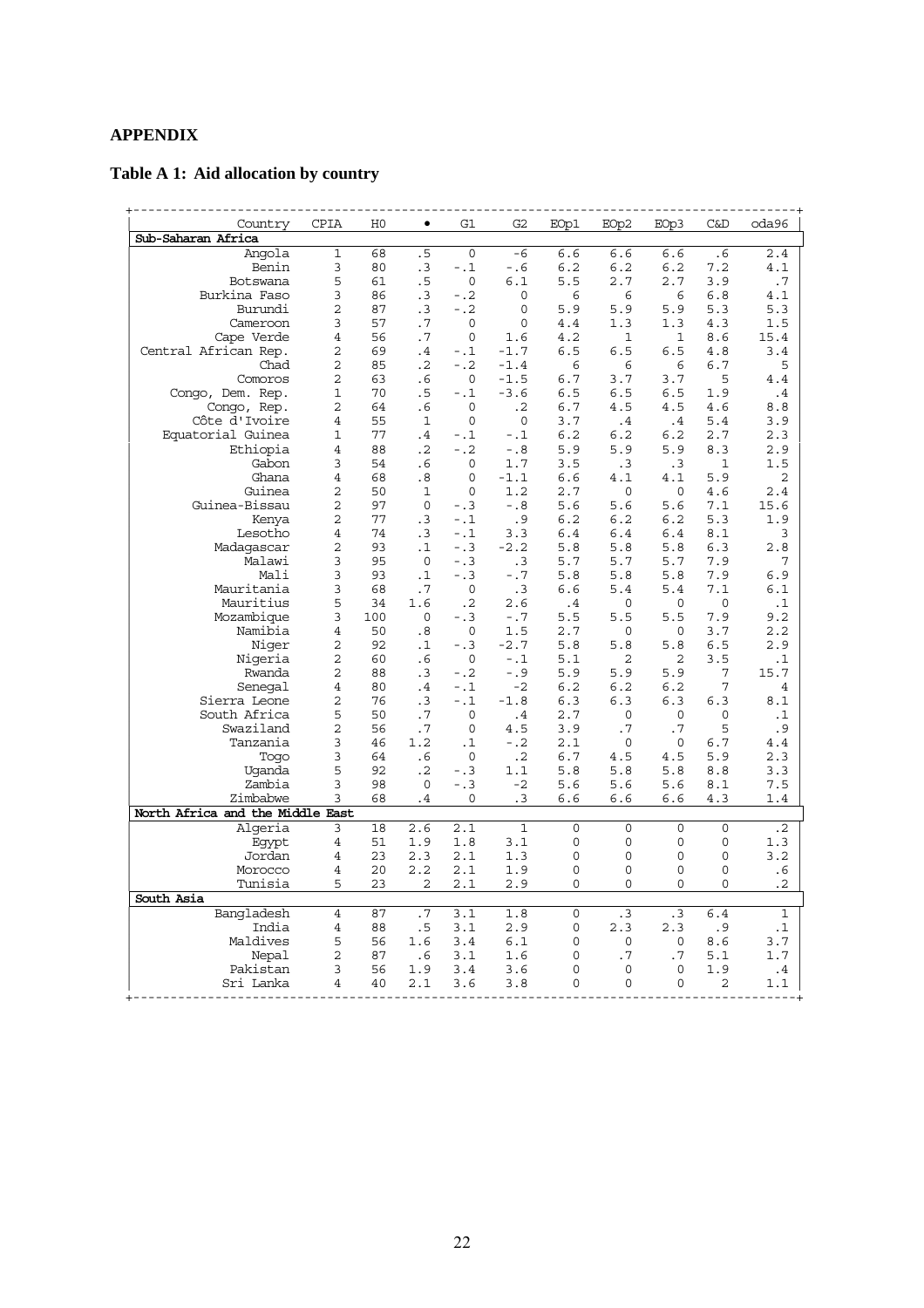| East Asia and the Pacific<br>China           | 4      | 57             | 1.4            | 3.8            | 6.9              | 0           | $\mathbf 0$      | 0      | 0              | 0                                                 |
|----------------------------------------------|--------|----------------|----------------|----------------|------------------|-------------|------------------|--------|----------------|---------------------------------------------------|
| Fiji                                         | 2      | 37             | 1.7            | 4              | 2.3              | 0           | 0                | 0      | 2              | 1.3                                               |
| Indonesia                                    | 2      | 58             | 1.5            | 3.8            | 4.4              | 0           | 0                | 0      | 0              | $\cdot$ 1                                         |
| Korea, Rep.                                  | 5      | 30             | 2.9            | 4              | 6.9              | 0           | 0                | 0      | 0              | 0                                                 |
|                                              | 2      |                | 1.1            | 3.5            | 6.5              | 0           | 0                | 0      | 6.5            | 5.7                                               |
| Laos                                         |        | 82             |                |                |                  |             |                  |        |                |                                                   |
| Malaysia                                     | 5      | 27             | $\overline{2}$ | $\overline{4}$ | 4.8              | 0           | $\Omega$         | 0      | 0              | $- 0.2$                                           |
| Mongolia                                     | 4      | 56             | 1.4            | 3.8            | .7               | 0           | 0                | 0      | 6.8            | 4.3                                               |
| Papua New Guinea                             | 2      | 57             | . 9            | 3.8            | 1.6              | 0           | 0                | 0      | 3.2            | 2.8                                               |
| Philippines                                  | 4      | 64             | $\mathbf{1}$   | 3.7            | 1.6              | 0           | 0                | 0      | $\mathbf 0$    | $\cdot$ 3                                         |
| Solomon Islands                              | 2      | 54             | 1.5            | 3.8            | 3.9              | $\Omega$    | $\Omega$         | 0      | 4.8            | 4.7                                               |
| Thailand                                     | 4      | 23             | 2.4            | 4.1            | 5.8              | 0           | $\Omega$         | 0      | $\mathbf 0$    | $\cdot$ 2                                         |
| Vanuatu                                      | 2      | 51             | 1.5            | 3.8            | $\cdot$ 3        | 0           | 0                | 0      | 6.3            | 6.3                                               |
| Vietnam                                      | 3      | 80             | . 9            | 3.6            | 4                | 0           | 0                | 0      | 3.9            | .7                                                |
| Country                                      | CPIA   | H <sub>0</sub> | $\bullet$      | G1             | G2               | EOp1        | EOp2             | EOp3   | C&D            | oda96                                             |
| Latin America and the Caribbean              |        |                |                |                |                  |             |                  |        |                |                                                   |
| Argentina                                    | 5      | 36             | 1.2            | .6             | $\cdot$ 2        | $\mathbf 0$ | $\mathbf 0$      | 0      | $\mathbf 0$    | 0                                                 |
| Belize                                       | 3      | 44             | 1              | . 6            | 1.7              | .8          | 0                | 0      | 5.4            | 1.8                                               |
| Brazil                                       | 4      | 43             | . 9            | . 6            | 1.3              | .7          | 0                | 0      | 0              | 0                                                 |
| Chile                                        | 5      | 38             | $\mathbf{1}$   | . 6            | 1.3              | $\cdot$ 2   | $\Omega$         | 0      | 0              | $\cdot$ 1                                         |
| Colombia                                     | 5      | 21             | 1.4            | .8             | 1.2              | 0           | 0                | 0      | 0              | .1                                                |
| Costa Rica                                   | 5      | 43             | 1.2            | . 6            | .5               | .7          | 0                | 0      | 0              | 0                                                 |
| Dominican Republic                           | 3      | 47             | 1              | . 5            | 1.6              | 1.1         | 0                | 0      | 0              | $\cdot$ 2                                         |
| Ecuador                                      | 2      | 66             | . 7            | $\cdot$ 4      | .7               | 2.9         | 1.9              | 1.9    | 0              | $\cdot$ 4                                         |
|                                              | 5      |                |                |                |                  |             |                  |        |                |                                                   |
| El Salvador                                  |        | 51             | . 9            | . 5            | $- .3$           | 1.5         | 0                | 0      | 5.6            | 1.9                                               |
| Guatemala                                    | 4      | 76             | .3             | $\cdot$ 3      | 0                | 4.4         | 8                | 8      | 3.5            | .5                                                |
| Guyana                                       | 4      | 60             | . 9            | .4             | $- .2$           | 2.3         | . 4              | .4     | 7.9            | 6.9                                               |
| Haiti                                        | 2      | 68             | . 6            | $\cdot$ 3      | $-2.1$           | 3.2         | 2.9              | 2.9    | 5.4            | 4.5                                               |
| Honduras                                     | 4      | 75             | . 4            | .3             | $- .4$           | 4.3         | 8                | 8      | 6.7            | 2.8                                               |
| Jamaica                                      | 3      | 25             | 2              | . 7            | $- .2$           | 0           | 0                | 0      | 0              | . 6                                               |
| Mexico                                       | 4      | 40             | 1              | . 6            | . 9              | $\cdot$ 3   | 0                | 0      | 0              | 0                                                 |
| Nicaragua                                    | 3      | 75             | . 4            | $\cdot$ 3      | $-1.8$           | 4.1         | 8.1              | 8.1    | 6.5            | 10.2                                              |
| Panama                                       | 5      | 46             | . 9            | . 5            | . 6              | . 9         | 0                | 0      | 0              | $\cdot$ 4                                         |
| Paraguay                                     | 2      | 40             | . 9            | . 6            | . 9              | .4          | 0                | 0      | 0              | .5                                                |
| Peru                                         | 5      | 50             | 1              | . 5            | - .2             | 1.3         | 0                | 0      | 0              | $\cdot$ 3                                         |
| St. Kitts-Nevis                              | 5      | 36             | 1.2            | . 6            | 4.5              | $\cdot$ 2   | $\Omega$         | 0      | 6.1            | 2.1                                               |
| St. Lucia                                    | 5      | 34             | 1.2            | . 7            | 2.5              | 0           | 0                | 0      | 5.9            | 4.6                                               |
| Trinidad & Tobago                            | 5      | 31             | 1.8            | . 7            | 2                | 0           | 0                | 0      | 0              | .1                                                |
|                                              |        |                |                |                | $\cdot$ 2        | 0           | 0                | 0      |                | $\cdot$ 2                                         |
| Uruguay                                      | 5      | 34             | 1.2            | . 7            |                  |             |                  |        | 0              |                                                   |
| Venezuela<br>Eastern Europe and Central Asia | 3      | 31             | 1.1            | . 7            | $-1$             | 0           | 0                | 0      | 0              | 0                                                 |
| Azerbaijan                                   | 3      | 36             | 1.8            | . 9            | $-6.9$           | 0           | $\mathbf 0$      | 0      | 3.9            | . 9                                               |
| Belarus                                      | 2      | 5              | 3.5            | 1.1            | 2.4              | 0           | 0                | 0      | 0              | .1                                                |
| Bulgaria                                     | 2      | 23             | 2.3            | 1              | 3.6              | 0           | $\mathbf 0$      | 0      | 0              | $\cdot$                                           |
| Czech Republic                               | 5      | 55             | 1.2            | .7             | 2.5              | 1.8         | 0                | 0      | 0              | .1                                                |
| Estonia                                      | 5      | 33             | 2.1            | .9             | 1.5              | 0           | 0                | 0      | 2.7            | .9                                                |
|                                              | 5      |                |                |                |                  | 0           | 0                |        |                | $\cdot$ 2                                         |
| Hungary                                      |        | 10             | 3              | 1.1            | 5.8              |             | $\Omega$         | 0      | 0              | $\cdot$ 2                                         |
| Kazakstan                                    | 4      | 11             | 2.7            | 1.1            | $-1.2$           | 0           |                  | 0      | 0              |                                                   |
| Kyrgyz Republic                              | 5      | 55             | 1.2            | . 7            | -.1              | 1.8         | 0                | 0      | 7.1            | 2.4                                               |
| Latvia                                       | 5      | 30             | $\mathbf 2$    | . 9            | 4.6              | 0           | 0                | 0      | $\overline{c}$ | .8                                                |
| Lithuania                                    | 4      | 18             | 2.5            | 1              | 2.3              | $\mathsf 0$ | $\mathbf 0$      | 0      | 0              | .5                                                |
|                                              | 2      | 31             | 1.9            | .9             | 2.3              | 0           | 0                | 0      | 3.2            | .5                                                |
| Moldova                                      | 5      | 15             | 2.7            | 1              | 2.4              | 0           | 0                | 0      | 0              | $\cdot$ 3                                         |
| Poland                                       |        |                |                | .5             | 3.9              | 5.5         | 2.8              | 2.8    | 0              | $\cdot$ 2                                         |
| Romania                                      | 2      | 70             | .8             |                |                  |             |                  |        |                |                                                   |
|                                              | 2      | 10             |                | 1.1            |                  | 0           | 0                | 0      | 0              |                                                   |
| Russia                                       |        |                | 3              |                | $-3.6$           |             |                  |        |                |                                                   |
| Slovak Republic                              | 4      | 85             | .4             | .4             | 3.3              | 5.8         | 5.8              | 5.8    | 1.9            |                                                   |
| Tajikistan                                   | 2      | 47             | 1.5            | .7             | $-6.5$           | . 9         | 0                | 0      | 4.9            |                                                   |
| Turkey                                       | 4      | 47             | 1.4            | .7             | 4.9              | .9          | $\mathbf 0$      | 0      | 0              |                                                   |
| Turkmenistan                                 | 1      | 25             | 1.7            | .9             | . 9              | 0           | $\mathbf 0$      | 0      | 0              | $\mathbf 0$<br>$\cdot$ 3<br>2.1<br>0<br>$\cdot$ 2 |
| Ukraine<br>Uzbekistan                        | 2<br>2 | 31<br>43       | 2.8<br>1.7     | .9<br>.8       | $-3.1$<br>$- .9$ | 0<br>.3     | $\mathbf 0$<br>0 | 0<br>0 | 0<br>0         | .3<br>$\cdot$ 1                                   |

Notes: CPIA: Country Policy and Institutional Assessment 1996; H0: \$2/year poverty rate in 1996 (percentage); ε: average poverty/growth elasticity 1996-2015; G1 (resp. G2): per capita growth prospects used for EOp1 and EOp2 (resp. EOp3) allocations (see Table 2); EOp1, EOp2, EOp3, C&D, oda96: aid over GDP in PPP 1996 in EOp1, EOp2, EOp3, C&D (Collier and Dollar) allocations and in the allocation observed in 1996.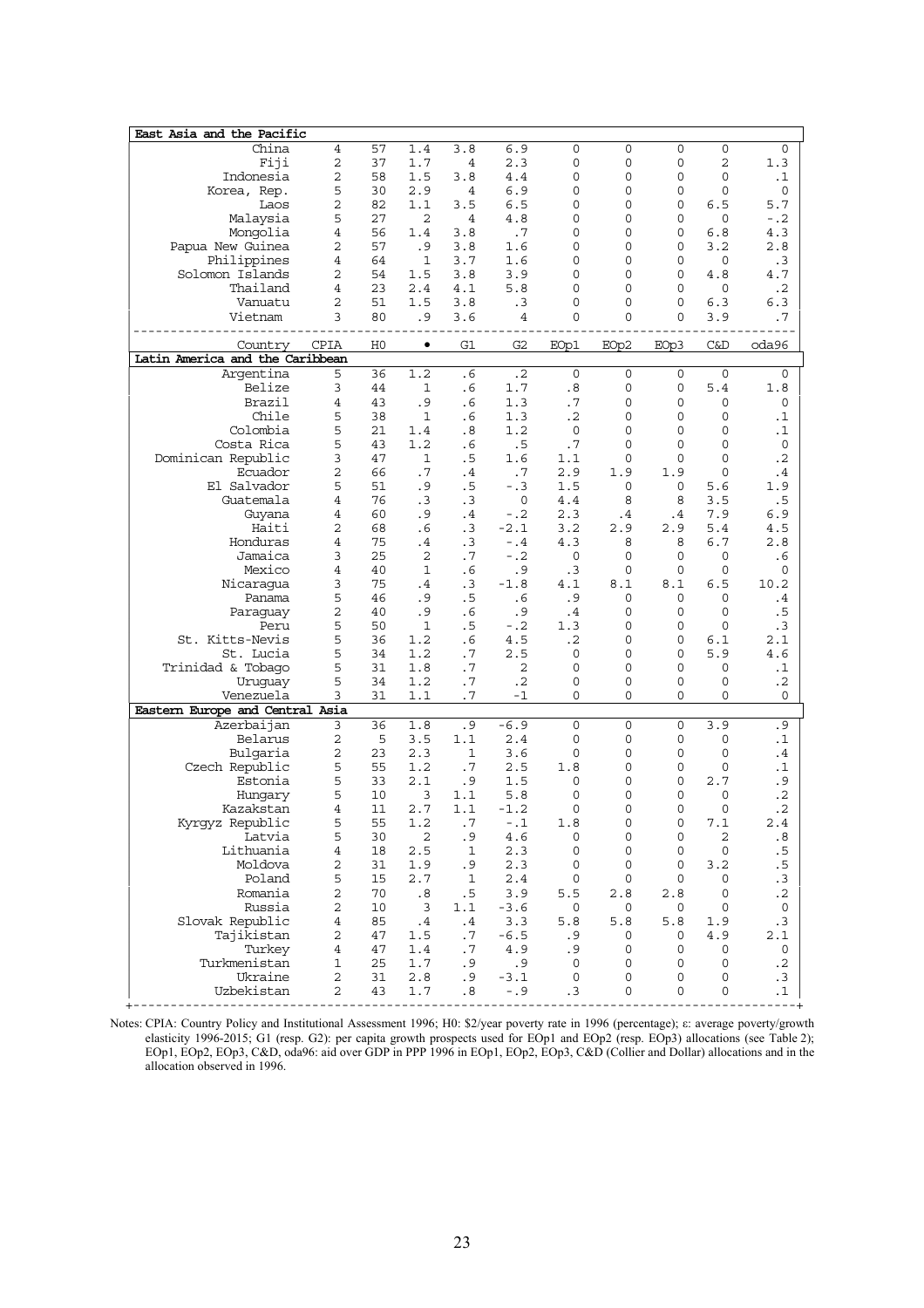#### **Table A 2: Multivariate analysis of differences between EOp and C&D allocations**

#### EOp1-C&D (dependent variable)

| Source<br>Model<br>Residual                                    | SS<br>.04921877<br>.02648889                                                             | df<br>6<br>101                                                                   | ΜS<br>.008203128<br>.000262266                                 |                                                             | Number of obs =<br>101)<br>6.<br>F(<br>Prob > F<br>R-squared<br>Adj $R$ -squared =            | 108<br>31.28<br>$=$<br>0.0000<br>$=$<br>0.6501<br>$=$<br>0.6293                            |
|----------------------------------------------------------------|------------------------------------------------------------------------------------------|----------------------------------------------------------------------------------|----------------------------------------------------------------|-------------------------------------------------------------|-----------------------------------------------------------------------------------------------|--------------------------------------------------------------------------------------------|
| Total                                                          | .07570766                                                                                | 107                                                                              | .000707548                                                     |                                                             | Root MSE                                                                                      | .01619<br>$=$                                                                              |
| $EOp1-C&D$                                                     | Coef.                                                                                    | Std. Err.                                                                        | t.                                                             | P >  t                                                      | [95% Conf. Interval]                                                                          |                                                                                            |
| pov96<br>gini<br>growth1<br>lqdppc96<br>lpop96<br>cpia<br>cons | .0192845<br>.0048595<br>$-1.085274$<br>.027492<br>.0073347<br>$-.0108042$<br>$-13084333$ | .0097177<br>.0221172<br>.1315587<br>.0030728<br>.0009127<br>.0015298<br>.0302759 | 1.98<br>0.22<br>$-8.25$<br>8.95<br>8.04<br>$-7.06$<br>$-10.19$ | 0.050<br>0.827<br>0.000<br>0.000<br>0.000<br>0.000<br>0.000 | $7.12e-06$<br>$-.039015$<br>$-1.346251$<br>.0213963<br>.0055241<br>$-10138389$<br>$-13684926$ | .0385619<br>.0487341<br>$-0.8242971$<br>.0335877<br>.0091452<br>$-10077694$<br>$-12483739$ |

#### EOp2-C&D (dependent variable)

| Source                                                         | SS                                                                                        | df                                                                               | ΜS                                                            |                                                             | Number of $obs =$<br>101)<br>F(6,                                                            | 108<br>17.92<br>$=$                                                                      |
|----------------------------------------------------------------|-------------------------------------------------------------------------------------------|----------------------------------------------------------------------------------|---------------------------------------------------------------|-------------------------------------------------------------|----------------------------------------------------------------------------------------------|------------------------------------------------------------------------------------------|
| Model<br>Residual                                              | .042451182<br>.039883157                                                                  | 6<br>101                                                                         | .007075197<br>.000394883                                      |                                                             | Prob > F<br>R-squared<br>Adj $R$ -squared =                                                  | 0.0000<br>$=$<br>0.5156<br>$=$<br>0.4868                                                 |
| Total                                                          | .08233434                                                                                 | 107                                                                              | .00076948                                                     |                                                             | Root MSE                                                                                     | .01987<br>$=$                                                                            |
| difoda2                                                        | Coef.                                                                                     | Std. Err.                                                                        | t.                                                            | P >  t                                                      | [95% Conf. Interval]                                                                         |                                                                                          |
| pov96<br>gini<br>growth1<br>lgdppc96<br>lpop96<br>cpia<br>cons | .0251451<br>.0143786<br>$-17760005$<br>.0258433<br>.0079918<br>$-.0101847$<br>$-13229289$ | .0119242<br>.0271389<br>.1614293<br>.0037705<br>.0011199<br>.0018772<br>.0371501 | 2.11<br>0.53<br>$-4.81$<br>6.85<br>7.14<br>$-5.43$<br>$-8.69$ | 0.037<br>0.597<br>0.000<br>0.000<br>0.000<br>0.000<br>0.000 | .0014908<br>$-.0394577$<br>$-1.096233$<br>.0183636<br>.0057702<br>$-10139085$<br>$-13966248$ | .0487995<br>.0682149<br>$-14557681$<br>.0333231<br>.0102134<br>$-.0064609$<br>$-1249233$ |

#### EOp3-C&D (dependent variable)

| Source                                                         | SS                                                                                        | df                                                                            | ΜS                                                               |                                                             | Number of $obs =$<br>101)<br>F(6,                                                            | 108<br>14.80<br>$=$                                                                     |
|----------------------------------------------------------------|-------------------------------------------------------------------------------------------|-------------------------------------------------------------------------------|------------------------------------------------------------------|-------------------------------------------------------------|----------------------------------------------------------------------------------------------|-----------------------------------------------------------------------------------------|
| Model<br>Residual                                              | .038910985<br>.044245455                                                                  | 6<br>101                                                                      | .006485164<br>.000438074                                         |                                                             | Prob > F<br>R-squared<br>Adj $R$ -squared =                                                  | 0.0000<br>$=$<br>0.4679<br>$=$<br>0.4363                                                |
| Total                                                          | .08315644                                                                                 | 107                                                                           | .000777163                                                       |                                                             | Root MSE                                                                                     | .02093<br>$=$                                                                           |
| $EOp3 - C&D$                                                   | Coef.                                                                                     | Std. Err.                                                                     | t                                                                | P >  t                                                      | [95% Conf. Interval]                                                                         |                                                                                         |
| pov96<br>gini<br>growth2<br>lqdppc96<br>lpop96<br>cpia<br>cons | .0208844<br>$-.024918$<br>$-14017162$<br>.022339<br>.0076188<br>$-.007244$<br>$-12847004$ | .0129047<br>.0277047<br>.0840093<br>.004219<br>.00116<br>.0019956<br>.0404987 | 1.62<br>$-0.90$<br>$-4.78$<br>5.29<br>6.57<br>$-3.63$<br>$-7.03$ | 0.109<br>0.371<br>0.000<br>0.000<br>0.000<br>0.000<br>0.000 | $-.004715$<br>$-0798766$<br>$-15683681$<br>.0139698<br>.0053177<br>$-.0112026$<br>$-1365039$ | .0464839<br>.0300407<br>$-12350644$<br>.0307083<br>.00992<br>$-10032853$<br>$-.2043618$ |

Notes: Pov96: \$2/year poverty rate in 1996; Gini: Gini indicator (1990, WIDER); growth1 (resp. growth2): growth prospects used for EOp1 and EOp2 allocations (resp. EOp3) (see Table 2); lgdppc96: neparian logarithm of total GDP (PPP) in 1996; lpop96: neparian logarithm of population in 1996; CPIA: Country Policy and Institutional Assessment 1996.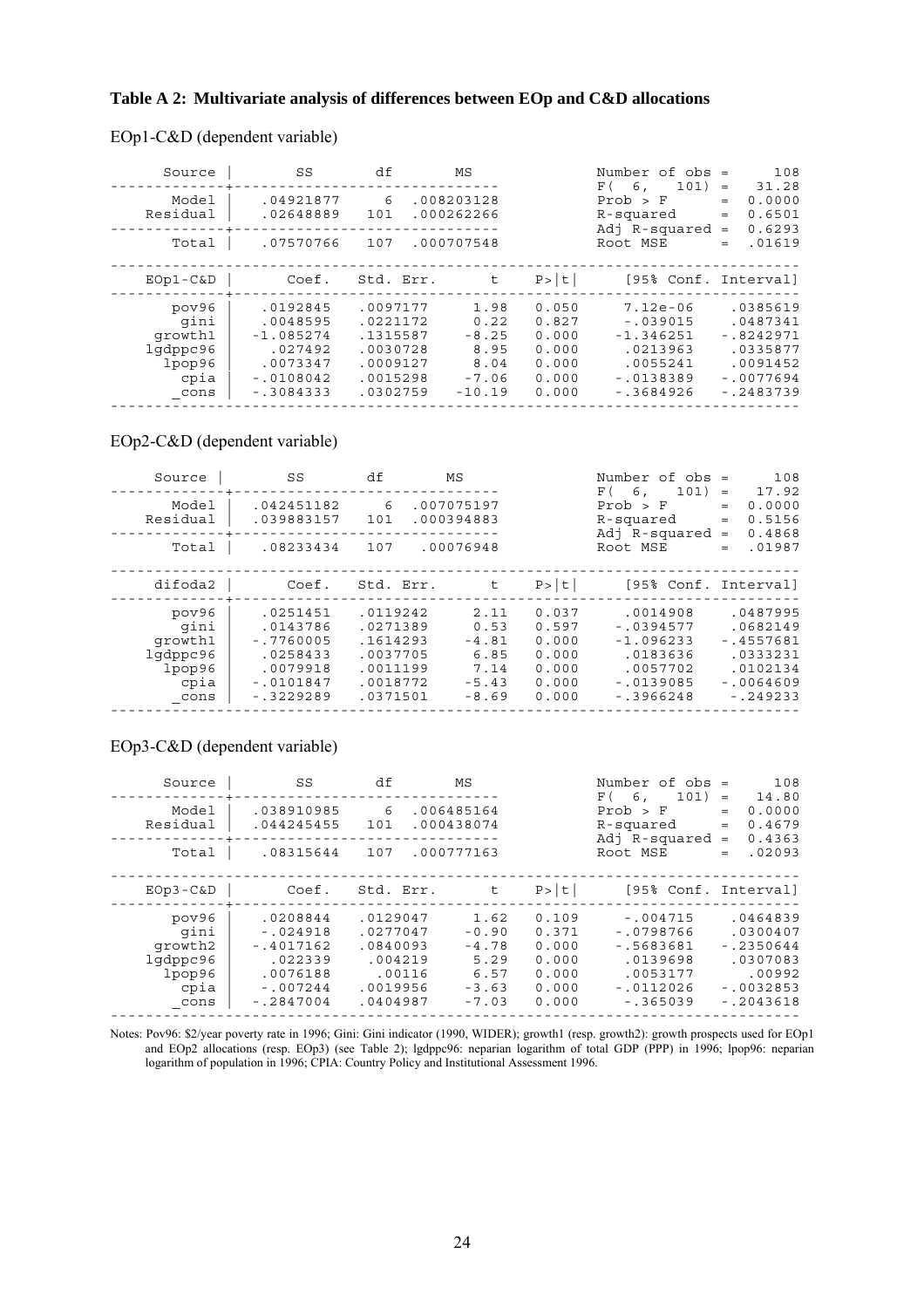#### **BIBLIOGRAPHY**

- Acemoglu D., S. Johnson and J.A. Robinson (2001), "The Colonial Origins of Comparative Development: An Empirical Investigation", *American Economic Review*, 91(5), 1369-1401.
- Acemoglu D., S. Johnson and J.A. Robinson (2002), "Reversal of Fortune: Geography and Institutions in the Making of the Modern World Income Distribution", *Quarterly Journal of Economics*, 117(4), 1231-1294.
- Acemoglu D., S. Johnson, J.A. Robinson and Y. Tchaicharoen (2003), "Institutional causes, macroeconomic symptoms: volatility, crises and growth", *Journal of Monetary Economics*, 50(1), 49-123.
- Alesina A. and D. Dollar (2000), "Who Gives Foreign Aid to Whom and Why?", *Journal of Economic Growth*, Vol 5, 33-63.
- Berthélemy J.C. and A. Tichit (2002), "Bilateral Donors' Aid Allocation Decisions: A Threedimensional Panel Analysis", Discussion Paper N°2002/123, WIDER, United Nations University.
- Birdsall N., Claessens S. and I. Diwan (2002), "Policy Selectivity Foregone: Debt and Donor Behavior in Africa", Working Paper N°17, Center for Global Development.
- Bourguignon F. (2002), "The growth elasticity of poverty reduction: explaining heterogeneity across countries and time periods", DELTA WP 2002/03.
- Burnside C. and D. Dollar (2000), "Aid, Policies and Growth", *American Economic Review*, 90(4), 847-68.
- Burnside C. and D. Dollar (2004), "Aid, Policies, and Growth: Revisiting the Evidence", Policy Research Paper N°3251, World Bank.
- Cling J.-P., De Vreyer Ph., Razafindrakoto M., and Roubaud F. (2004), "La croissance ne suffit pas pour réduire la pauvreté : le rôle des inégalités", *Revue Française d'Economie,* vol. XVIII, 3.
- Cohen G.A. (1989), "On the Currency of Egalitarian Justice", *Ethics*, 99, 906-944.
- Cohen G.A. (1993), "Equality of What? On Welfare, Goods and Capabilities", in *The Quality of Life*, edited by M.C. Nussbaum and A. Sen. Oxford University Press.
- Collier P. and J. Dehn (2001), "Aid, Shocks and Growth", Working Paper N°2688, World Bank.
- Collier P. and D. Dollar (1999), "Aid Allocation and Poverty Reduction". Policy Research WP N°2041, World Bank.
- Collier P. and D. Dollar (2001), "Can the World Cut Poverty in Half? How Policy Reform and Effective Aid Can Meet International Development Goals", *World Development,* 29, 1787-1802.
- Collier P. and D. Dollar (2002), "Aid Allocation and Poverty Reduction", *European Economic Review*, 45, 1470-1500.
- Dalgaard C.J. and H. Hansen (2000), "On Aid, Growth and Good Policies", CREDIT Research Paper N°00/17, University of Nottingham.
- Dalgaard C.J., H. Hansen and F. Tarp (2004), "On the Empirics of Foreign Aid and Growth", mimeo, forthcoming in the *Economic Journal*.
- Dayton-Johnson J. and J. Hoddinott (2003), "Aid, Policies, and Growth, Redux", mimeo, Dalhousie University and IFPRI.
- Dollar D. and V. Levine (2004), "The Increasing Selectivity of Foreign Aid, 1984-2002", Mimeo.
- Dworkin R. (1981a), "What is Equality? Part I: Equality of Welfare", *Philosophy and Public Affairs* 10, 185-246.
- Dworkin R. (1981a), "What is Equality? Part II: Equality of Resources", *Philosophy and Public Affairs,* 10, 283-345.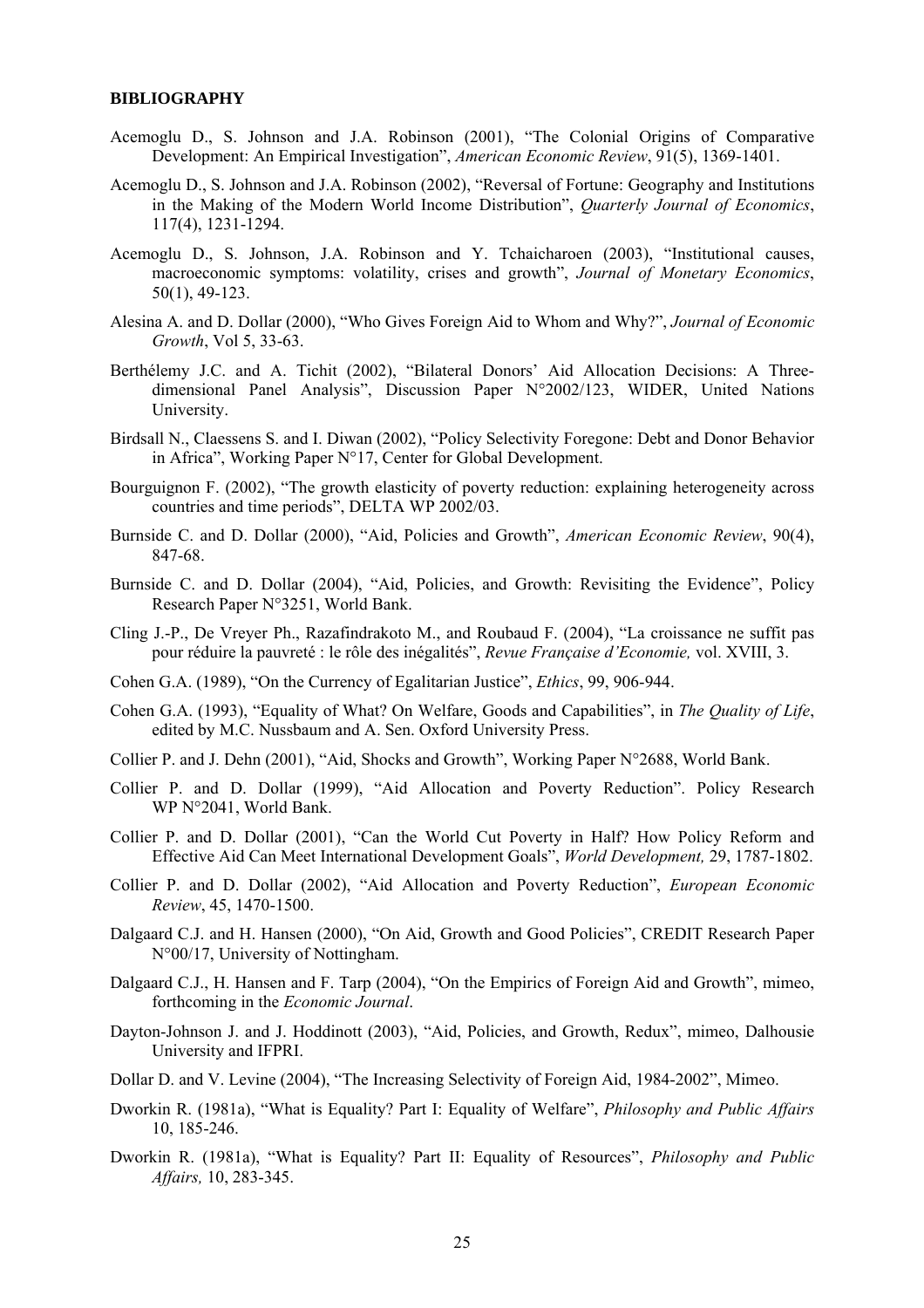- Easterly W., R. Levine and D. Roodman (2003), "New Data, New Doubts: A Comment on Burnside and Dollar's Aid, Policies and Growth (2000)", NBER WP 9846.
- Fleurbaey M. (1996), *Théories économiques de la justice*, Economica, Paris.
- Gajdos T. and E. Maurin (2004), "Unequal Uncertainties and Uncertain Inequalities: An Axiomatic Approach", mimeo, CREST, 33 pp.
- Guillaumont P. and L. Chauvet (2001), "Aid and Performance: A Reassessment", *Journal of Development Studies*, 37, 66-92.
- Hansen H., F. Tarp (2001), "Aid and Growth Regressions", *Journal of Development Economics*, 64, 547-570.
- Kaufman D., A. Kraay (2002), "Governance Indicators, Aid Allocation and the Millenium Challenge Account", mimeo, World Bank, 14 pp.
- Knack S. (2000), "Aid Dependence and the Quality of Governance: A Cross-Country Empirical Analysis", mimeo, World Bank.
- Llavador H. G. and Roemer J. E (2001), "An Equal-opportunity Approach to the Allocation of International Aid", *Journal of Development Economics,* 64, 147-171.
- McKinlay R.D. and R. Little (1977), "A Foreign Policy Model of US Bilateral Aid Allocation", *World Politics*, XXX, 58-86.
- McKinlay R.D. and R. Little (1978a), "The French Aid Relationship. A Foreign Policy Model of the Distribution of French Bilateral Aid: 1964-1970", *Development and Change*, 9, 459-478.
- Mac Kinlay R.D. and R. Little (1978b), "A Foreign Policy Model of the Distribution of British Bilateral Aid: 1960-70", *British Journal of Political Science*, 8, 313-332.
- Mac Kinlay R.D. and R. Little (1979), "The U.S. aid relationship: a test of the recipient need and donor interest models", *Political Studies*, XXVII, 236-250.
- McGillivray M (2003a), "Descriptive and Prescriptive Analysis of Aid Allocation", Discussion Paper N°2003/21, WIDER, United Nations University.
- McGillivray M (2003b), "Modelling Aid Allocation: Issues, Approaches and Results," Discussion Paper N°2003/49, WIDER, United Nations University.
- McGillivray M. and H. White (1994), "Development Criteria for the Allocation of Aid and Assessment of Donor Performance", CREDIT Research Paper N°94/7, University of Nottingham.
- Moreno-Ternero J. D. (2004), "On Roemer's Equality of Opportunity", mimeo, Yale University, 23 pp.
- Rawls J. (1971, t.f. 1987), *Théorie de la justice*. Le Seuil, Paris.
- Rawls J. (1993, t.f. 1996), *Le droit des gens*. Le Seuil, Paris.
- Roemer J.E. (1993), "Distributing Health: The Allocation of Resources by an International Agency", in *The Quality of Life*, edited by M.C. Nussbaum and A. Sen, Oxford University Press, Oxford.
- Roemer J.E. (1996), *Theories of Distributive Justice*. Harvard University Press, Cambridge Mass.
- Roemer J.E. (2000), *Equality of Opportunity*. Harvard University Press, Cambridge Mass.
- Roodman D. (2003), "The Anarchy of Numbers: Aid, Development, and Cross-country Empirics", WP N°32, Center for Global Development.
- Sen A. (1980), "Equality of What?", in *The Tanner Lectures on Human Values*, edited by Z.S. McMurrin. University of Utah Press, Salt Lake City.
- Sen A. (1993), *Ethique and économie*, PUF, Paris, 364 pp.
- Sen A. (1999), "Global Justice: Beyond International Equity", in Kaul I., I. Grunberg and M. A. Stern (eds), *Global Public Goods: International Cooperation in the 21st Century*, UNDP/ Oxford University Press, New York, pp.116-125.